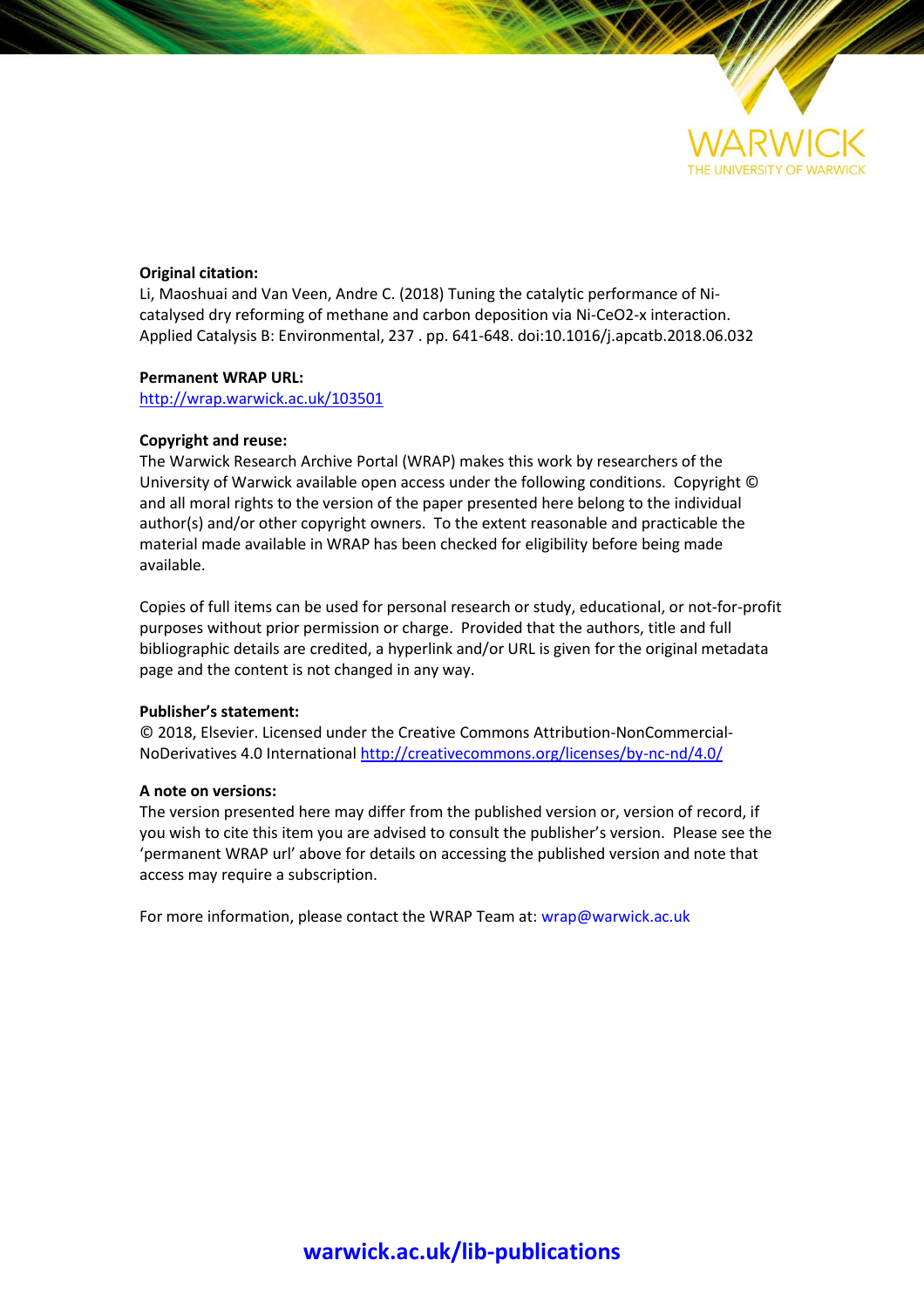# **Tuning the catalytic performance of Nicatalysed dry reforming of methane and**  carbon deposition via Ni-CeO<sub>2-*x*</sub> interaction

Maoshuai Li<sup>a, b,</sup> \*, André C. van Veen<sup>b, \*</sup>

The published document may be accessed under (provided possessing suitable access rights) https://doi.org/10.1016/j.apcatb.2018.06.032

## **Highlights**

•

•

•

•

Dry reforming of methane to syngas was established over  $Ni/CeO<sub>2</sub>$ .

Strong metal-oxide interaction induced support-decoration of Ni particles.

Strong bonding between Ni and  $CeO<sub>2</sub>$  inhibited agglomeration of Ni particles.

Higher coverage of Ni surface by ceria decreased the conversion rates.

•

Decoration of Ni surface suppressed carbon formation.

## **Abstract**

The role of tuning metal-support interaction in determining the catalytic activity and carbon formation in dry reforming of methane to syngas was examined over  $CeO<sub>2</sub>$  supported Ni nanoparticles. The catalysts pre- and post-reaction were subjected to characterisation in terms of  $N_2$  physisorption, TPR, XRD, TEM, XPS and TGA-DTG. Reduction of  $Ni/CeO<sub>2</sub>$  in  $H<sub>2</sub>$  in the temperature range (773–973 K) generated a strong bonding between Ni and  $CeO<sub>2</sub>$  that inhibited Ni particle sintering  $(8.7–9.4 \text{ nm})$ . High-temperature  $(≥873 \text{ K})$  reduction induced decoration/encapsulation of Ni nanoparticles by a thin layer of reduced ceria support with partial coverage of Ni surface. The decoration/encapsulation effect strongly influences the catalytic properties of Ni, which enables to tune the catalytic activity of  $Ni/CeO<sub>2</sub>$  and carbon deposition in dry reforming of methane.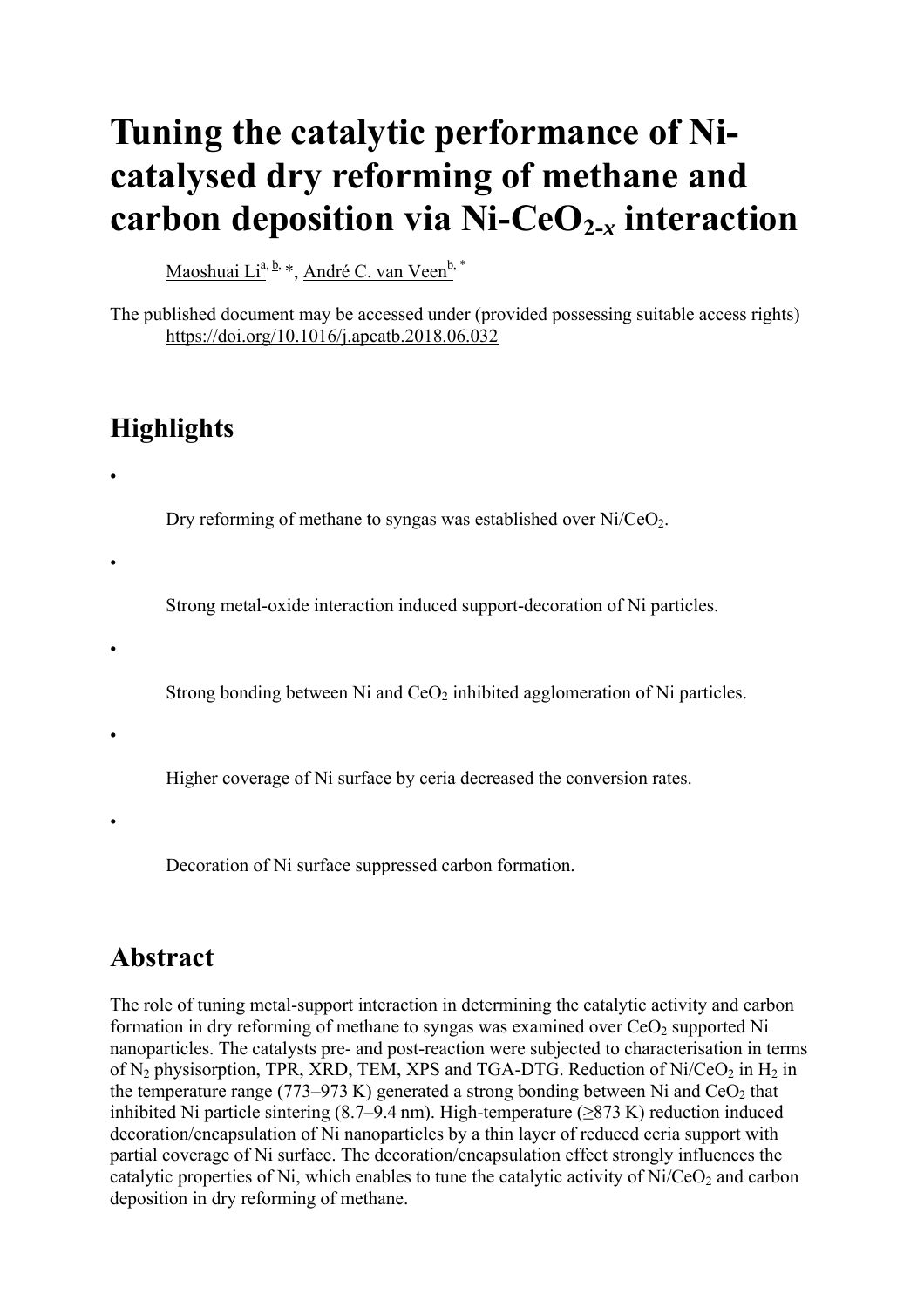## **Graphical abstract**



## **Keywords**

- Methane dry reforming;
- $Ni/CeO<sub>2</sub>;$
- Metal-oxide interaction;
- Decoration:
- Carbon deposition

## **1. Introduction**

In supported metal catalysis, strong support (generally oxides) and metal interaction (SMSI) including electron transfer, support decoration of metal nanoparticles and cluster stabilisation can often determine catalytic reactivity and/or selectivity [1,2]. Ceria is a typical case of oxide support that is facile to generate interaction with the supported metal (e.g., Pd, Ru and Rh) phase following thermal activation in  $H_2$  [3]. A number of studies have reported metal-ceria interaction serves to increase rates or control product selectivity for reactions involving redox steps (e.g., CO oxidation over  $Pt/CeO<sub>2</sub>$  [4], water gas shift (over  $Pt/CeO<sub>2</sub>$  [5], Au/CeO<sub>2</sub> [6]) and  $CO<sub>2</sub>$  hydrogenation over  $Cu/CeO<sub>2</sub>$  [7]).

Dry reforming of methane to syngas, an intermediate for synthesis of methanol and Fischer-Tropsch products, is a promising route for conversion of methane to value-added chemicals/fuels and reduction of greenhouse gas (e.g.,  $CO<sub>2</sub>$  and  $CH<sub>4</sub>$ ) emission. This reaction has been experimentally and theoretically studied over noble (Pt  $[8]$ , Ru  $[9]$ , Rh  $[10]$ ; [11] ; [12]] and Pd [13]), non-noble metal (Ni [[14]; [15]; [16] ; [17]] and Co [18]) and bimetallic (NiCo [19], FeNi [20], PdNi [21] and NiPt [22]) catalysts. Inexpensive Ni-based catalysts exhibited comparable activity to noble metals due to the outstanding capacity for activation/dissociation of the C-H bond of methane [23]. There is a consensus that methane activation is the rate-determining step in the dry reforming of methane  $[24]$ . Metal-support interaction is critical in determining adsorption/dissociation of methane. A search through literature found that Liu et al. [25] studying dry reforming of methane over Ni-CeO<sub>2</sub> (111) surfaces using in situ XPS and DFT calculation, demonstrated strong metal-support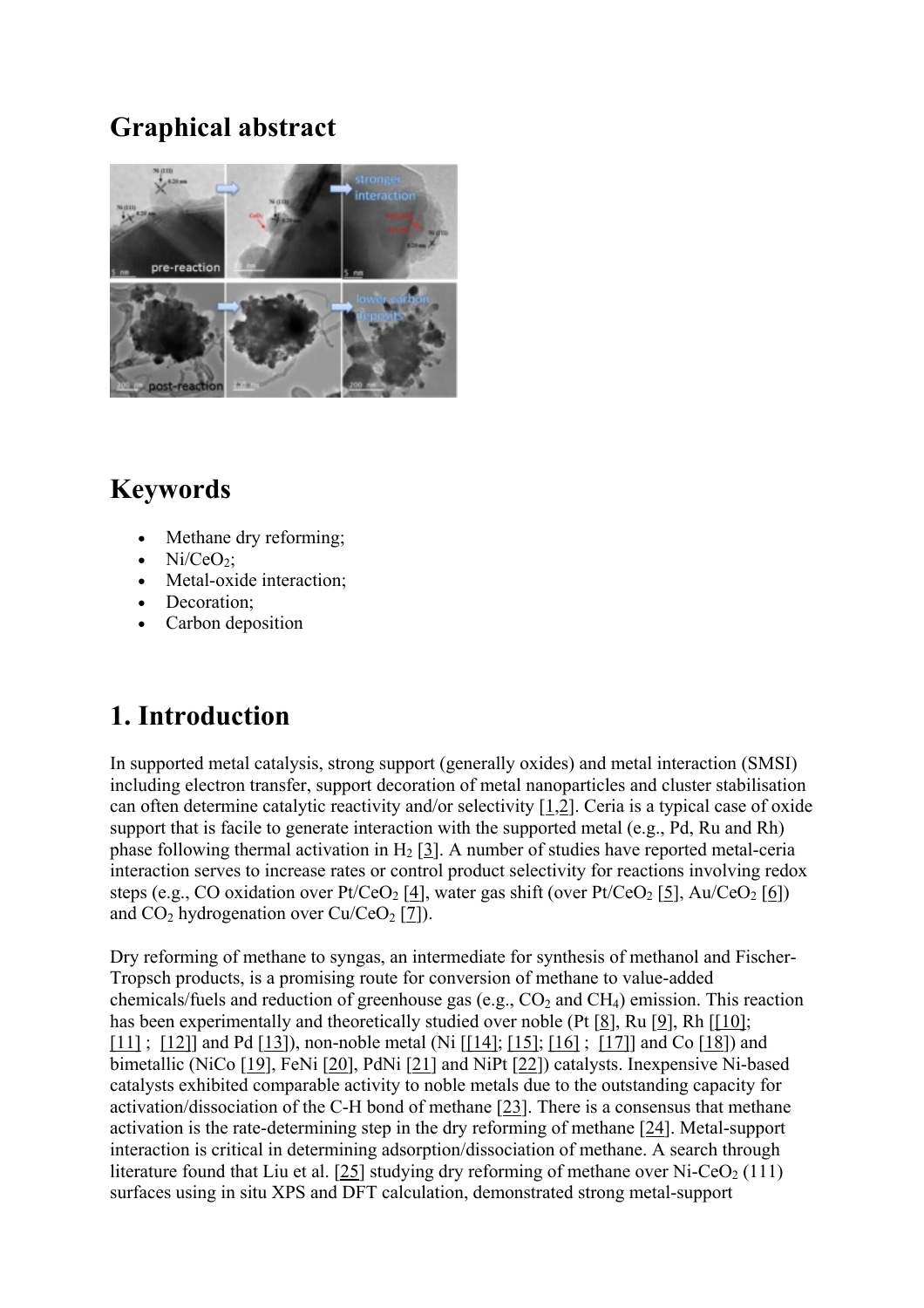interaction can activate Ni for methane dissociation at 300 K. Higher catalytic stability of  $Ni/CeO<sub>2</sub>$  in dry reforming of methane (1023 K) relative to steam reforming was linked to strong metal-support interaction on the basis of in situ XAS and XANES analysis [26]. The degree of metal-support interaction can modify the characteristics of the supported metal phase and reactant adsorption. SMSI can alter the metal electronic properties via charge transfer between metal and support, stabilise small metal clusters in support surface vacancies and induce support decoration of metal surface via migration of support oxide to the metal particles [1,2]. Moreover, solid solutions can be generated via dissolution of metal in support oxide lattice. It is known that SMSI-induced decoration/encapsulation of metal nanoparticles contributes to suppression of  $H_2$  and CO chemisorption over reducible oxides (e.g., TiO<sub>2</sub>, CeO<sub>2</sub> and CeTbO<sub>x</sub>) supported noble metals (e.g., Ru, Rh and Pt)  $[27]$ ; [28]; [29] ; [30]]. In the reported studies up to date the influence of  $Ni$ -CeO<sub>2</sub> interaction on the morphology of Ni particles and activation of  $CH_4$  and  $CO_2$  in dry reforming have not been studied to any significant extent. In this study, we examine the impact of SMSI-induced decoration/encapsulation of Ni particles on the catalytic response in dry reforming of methane over  $CeO<sub>2</sub>$  supported Ni. Carbon deposition was studied as one critical consideration for the decoration/encapsulation effect on the catalyst stability.

## **2. Experimental**

### **2.1. Materials and catalyst preparation**

Commercial CeO<sub>2</sub> (Sigma-Aldrich) was used as received. (5% w/w) Ni on CeO<sub>2</sub> was prepared by wet-impregnation. CeO<sub>2</sub> (5 g) was added to aqueous solution of Ni(NO<sub>3</sub>)<sub>2</sub> (Alfa Aesar, 98%,  $9 \times 10^{-2}$  M, 50 cm<sup>3</sup>) and stirred (500 rpm) at room temperature overnight. The solid was obtained by evaporation and dried in air at 393 K overnight. The resultant sample was sieved (ATM fine test sieves) to mean particle diameter = 75  $\mu$ m, activated at 773–973 K in H<sub>2</sub> (10) cm<sup>3</sup> min<sup>-1</sup>) for 1 h, cooled to ambient temperature and passivated in 1% v/v O<sub>2</sub>/N<sub>2</sub> for 1 h for *ex situ* characterisation (including  $N_2$  physisorption, XRD and HRTEM).

### **2.2. Catalyst characterisation**

Nitrogen physisorption was performed on the Micromeritics ASAP 2020 system. Specific surface area (SSA) and pore volume were calculated using the standard BET method and BJH desorption, respectively. Prior to analysis, samples were vacuumed and outgassed at 573 K for 1 h. Temperature programmed reduction (TPR) was conducted in a quartz tube cell. The sample (Ni precursor on CeO<sub>2</sub>) was heated in 84 cm<sup>3</sup> min<sup>-1</sup> 5% v/v  $H_2/Ar$  at 10 K min<sup>-1</sup> to 1073 K. Hydrogen consumption was monitored by a thermal conductivity detector (TCD). Xray diffractograms (XRD) were recorded on a Bruker D5000 X-ray diffractometer using Cu Kα radiation. Samples were scanned at 0.01° step<sup>-1</sup> over the range  $20^{\circ} \le 2\theta \le 80^{\circ}$  at ambient temperature and the diffractograms identified against the JCPDS-ICDD reference standards. Metal particle morphology (size and shape) was examined by high resolution transmission electron microscopy (HRTEM, JEOL 2100 LaB6), employing Gatan Digital Micrograph for data acquisition/manipulation. Samples for analysis were prepared by dispersion in ethanol and deposited on a holey carbon/Cu grid. Mean Ni size (*d*) was obtained from a count of at least 200 particles. XPS measurement of the reduced sample was performed on a Kratos Axis Ultra DLD spectrometer using a monochromated Al ka X-ray source. The Ni  $2p_{3/2}$  and Ce 3d spectra were collected. Characteristic Ni  $2p_{3/2}$  binding energy (BE) for metallic Ni is 852.5 ev and 856.3 ev; for NiO is 853.7 ev, 855.4 ev and 861.0 ev [31]. The BE scale was calibrated by adventitious carbon (BE = 285.0 ev). The data were analysed in CasaXPS, using Shirley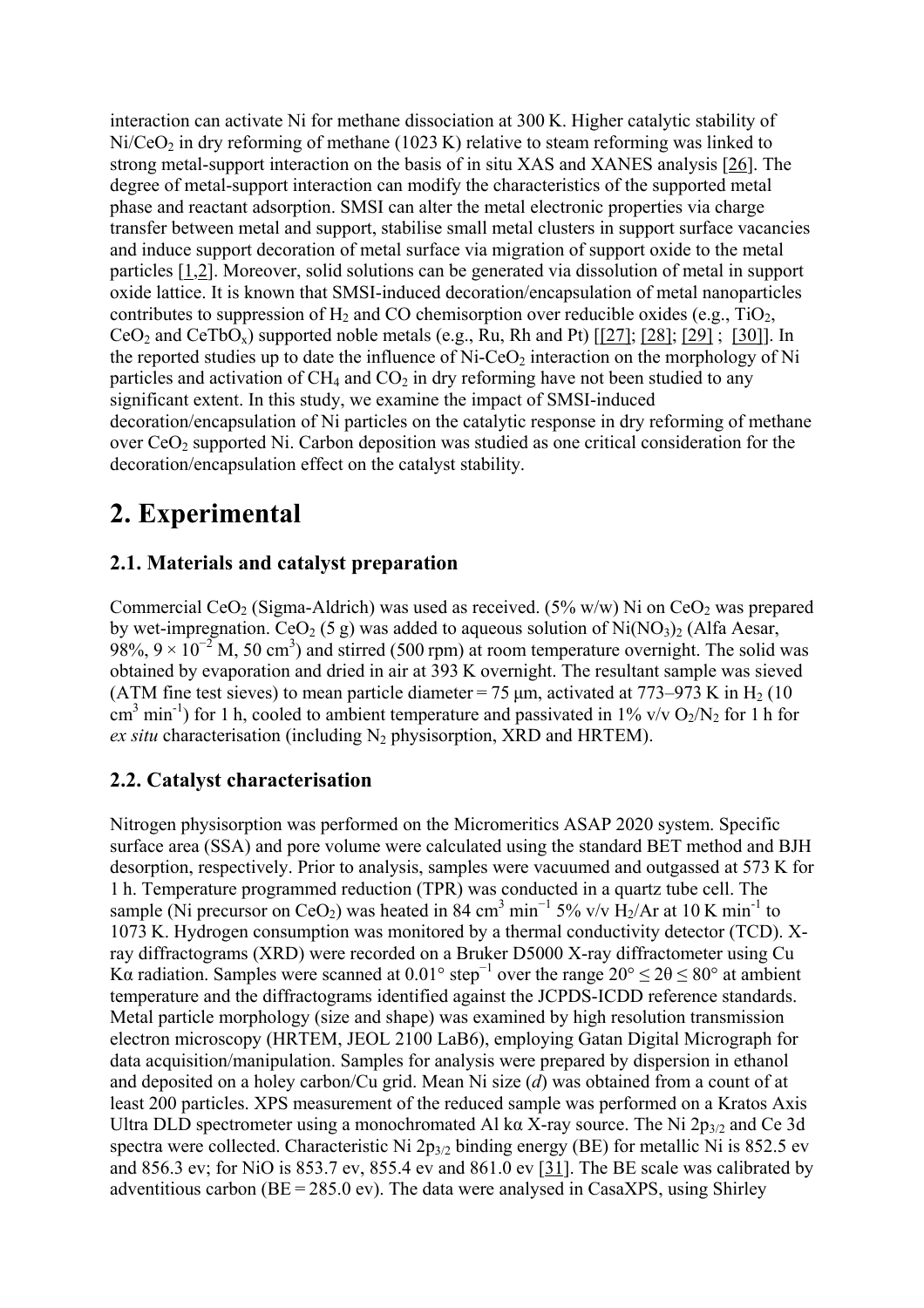backgrounds, mixed Gaussian-Lorentzian (Voigt) line shapes and asymmetry parameters where appropriate. The fixed positions of the components were similar to those reported elsewhere [31]. The peak asymmetry was defined in the form of LA (α, β, *m*), where α and β refer to the spread of the tail on each side of the Lorentzian component; *m* is the width of the Gaussian for convolution of the Lorentzian line. The surface element composition was calculated from the peak area. Thermogravimetric-derivative thermogravimetric analysis (TGA-DTG) of the spent  $Ni/CeO<sub>2</sub>$  catalysts for evaluation of carbon deposition was carried out on a thermal analyser (NETZSCH STA449). The samples (ca. 10–20 mg) were heated in 50 cm<sup>3</sup> min<sup>-1</sup> air to 973 K (at 10 K min<sup>-1</sup>).

### **2.3. Catalyst testing**

Dry reforming of methane was carried out at atmospheric pressure after in situ activation in a continuous flow fixed bed tubular reactor (10 mm i.d.). Reactions were conducted under operating conditions that ensured negligible mass/heat transport limitations. Isothermal conditions  $(\pm 1 \text{ K})$  were ensured by diluting the catalyst bed with ground glass (75  $\mu$ m); the ground glass was mixed thoroughly with catalyst before loading into the reactor. Reaction temperature was continuously monitored by a thermocouple inserted in the catalyst bed. A cocurrent flow of CO<sub>2</sub> (BOC, 99.99%), CH<sub>4</sub> (BOC, 99.99%), N<sub>2</sub> (BOC, 99.99%) and Ar (BOC, 99.99%) was introduced to reactor by Brooks mass flow controller (SLA5800 series) at gas hourly space velocity (GHSV) =  $4.8 \times 10^4$  h<sup>-1</sup>. 10–40% (vol.%) CH<sub>4</sub> was diluted in N<sub>2</sub> and Ar. Inlet  $CH_4$  to  $CO_2$  feeding rate was fixed at 1:1. 0.03 g catalyst was used in the reforming reaction. The molar Ni to inlet CH<sub>4</sub> feeding rate n/F<sub>CH4</sub>n/FCH4 was  $4.8 \times 10^{-3}$  h. The reactor effluent was analysed using online gas chromatography (Shimadzu 2014) equipped with a 0.5 cm<sup>3</sup> sampling loop, thermal conductive detector (TCD) and flame ionization detector (FID), employing serial Hayesep Q (3.0 m × 2.1 mm i.d.) and Molecular Sieve 5 A packed columns  $(2.0 \text{ m} \times 2.1 \text{ mm} \text{ i.d.})$ . Data acquisition and manipulation were performed using GCsolution Lite (Version 2.4) chromatography data system. Reactant i  $(i = CH_4 \text{ or } CO_2)$  fractional conversion  $(X_i)$  is calculated by

equation $(1)$ 

$$
\chi_{1-\cdot}:\prod \mathfrak{m} \xrightarrow{\mathbf{F}}\underline{\mathfrak{F}} \text{constant} \underline{\mathfrak{f}} \underline{\mathfrak{g}} \mathfrak{m}^{-\cdot} \xrightarrow{\mathfrak{m}\cdot \mathbf{F}}\underline{\mathfrak{f}} \text{constant} \underline{\mathfrak{f}} \underline{\mathfrak{g}} \mathfrak{m} \mathfrak{h}
$$

Xi  =F[reactant]i,in−F[reactant]i,outF[reactant]i,in

Reactant (i) consumption rate  $(R_i, h^{-1})$  was obtained from:

equation(2)  $\label{eq:R} \mathbf{R} \mathbf{i} = \frac{ - \mathbf{P} \mathbf{F} \mathbf{F} \cos \theta \mathbf{F} \mathbf{j} \mathbf{r} \mathbf{r}^{-1} \mathbf{B} \mathbf{r} \mathbf{D} \mathbf{r}^{\prime} \mathbf{j} \mathbf{r}}{\alpha}$ Ri=F[reactant]i,in × Xi,sn

where subscripts "in" and "out" refer to inlet and outlet gas streams; "n" refers to mole number of Ni; "X<sub>i,s</sub>" refers to steady-state conversion. The inlet fractional concentration was defined by the molar flow rate of reactant to the total flow rate. In blank tests, passage of CH<sub>4</sub> and  $CO<sub>2</sub>$  through the empty reactor or over support alone did not result in any detectable conversion. Repeated reactions delivered data reproducibility and carbon balance within 7%.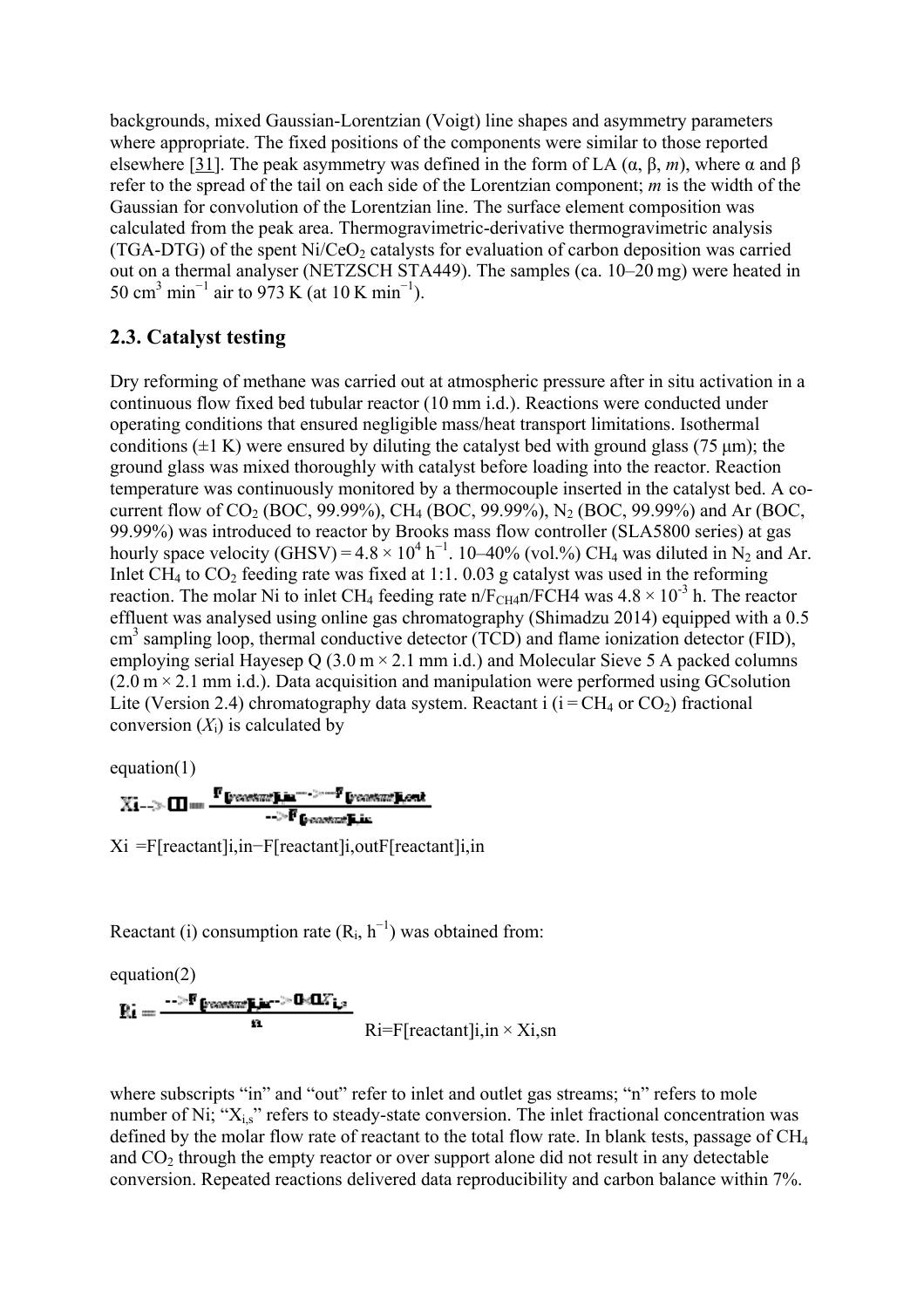## **3. Results and discussion**

### **3.1. Catalyst characterisation**

Ni/CeO<sub>2</sub> post-reduction at 773 K exhibited a SSA (11 m<sup>2</sup> g<sup>-1</sup>, Table 1), close to that (9 m<sup>2</sup> g<sup>-1</sup>) reported in the literature [32]. Reduction at higher temperature (773  $\rightarrow$  973 K) resulted in a loss of SSA and pore volume (Table 1), which can be linked to grain sintering and agglomeration [33]. TPR profiles of  $CeO<sub>2</sub>$  support and Ni precursor on  $CeO<sub>2</sub>$  are presented in Fig. 1. Thermal treatment of ceria **(I)** generated two broad peaks at 742 K and 1148 K that can be linked to surface (720–790 K) and bulk (>1059 K) reduction [34,35]. TPR analysis of Ni precursor on  $CeO<sub>2</sub>(II)$  generated multiple signals. The sharp TPR peaks with associated temperature maxima ( $T_{\text{max}}$ ) of 582 K and 587 K can be attributed to the decomposition of nickel precursor to NiO. Moraes et al.  $[36]$  studying the reducibility behaviour of Ni/CeO<sub>2</sub>, ascribed a TPR peak ( $T_{\text{max}}$  = 588 K) to the decomposition of nickel nitrate. A subsequent reduction of NiO to metallic Ni was responsible for the higher  $T_{\text{max}}$  peak (616 $K$ ) recorded in this study. Mahammadunnisa [37] and Moraes [36] have attributed reduction peaks with  $T_{\text{max}}$ in the temperature range of 588–653 K to reduction of NiO in the TPR analysis of 5–10% Ni/CeO<sub>2</sub> (w/w). Hydrogen consumption signals at  $T_{\text{max}} = 706$  K and at the extended isothermal hold (1073 K) can be linked to surface and bulk reduction of ceria, where addition of Ni to  $CeO<sub>2</sub>$  lowered the requisite temperature. Structure analysis by XRD generated diffraction patterns are shown in <u>Fig. 2</u>. Diffraction signals at  $2\theta = 44.5^{\circ}$  can be attributed to Ni (111). The peak intensity increased with increasing reduction temperature. In addition to Ni signals, diffraction peaks at 2*θ* = 28.6°, 33.2°, 47.6°, 56.4°, 59.2°, 69.6°, 76.8° and 79.2° can be attributed to face-centred cubic  $CeO<sub>2</sub>$ . There was no detectable phase due to  $Ce<sub>2</sub>O<sub>3</sub>$ .

Table 1.

Effect of reduction temperature on SSA and pore volume of  $Ni/CeO<sub>2</sub>$  pre- and postreaction.



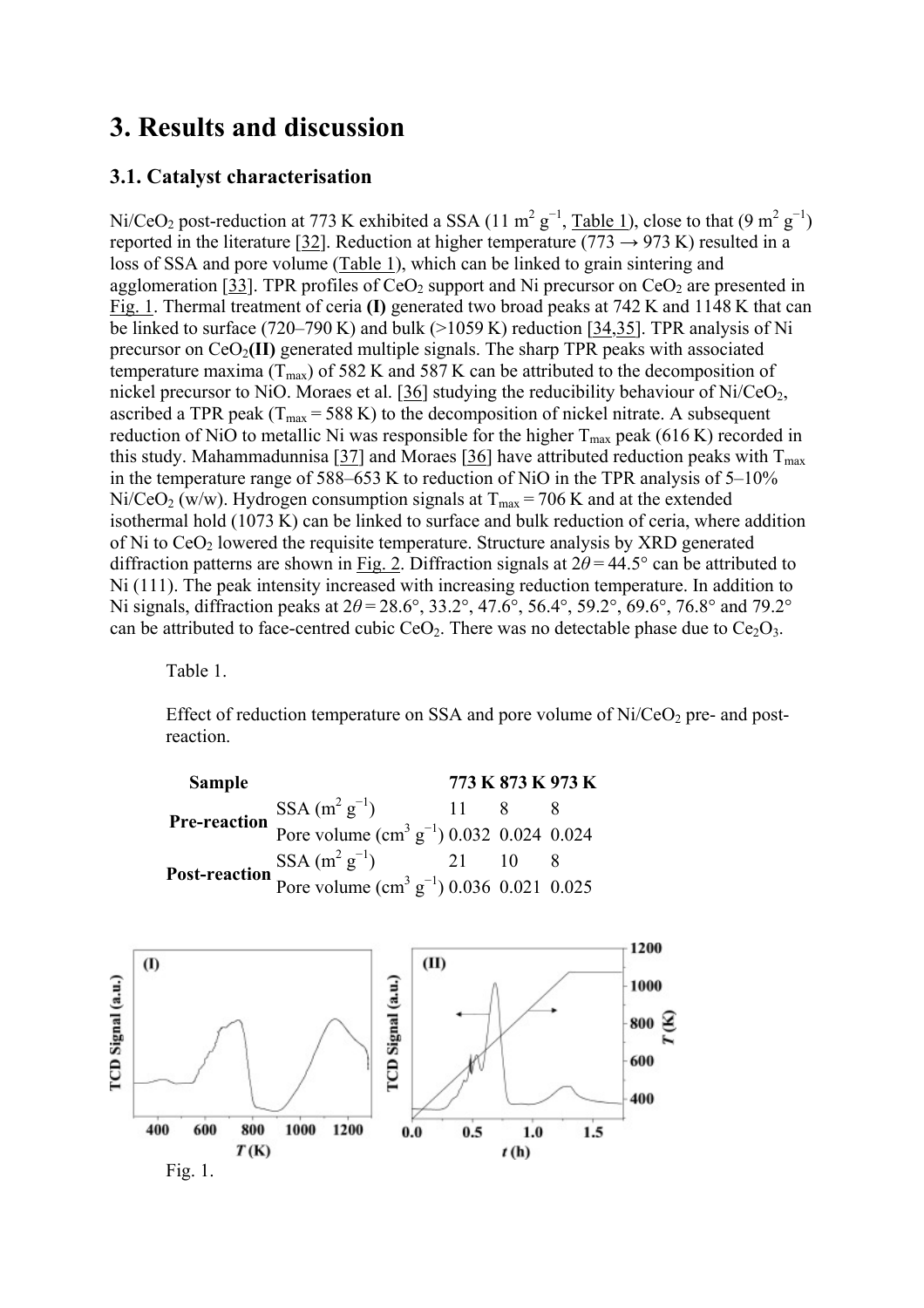

XRD patterns for Ni/CeO<sub>2</sub> reduced at **(I)** 773 K, **(II)** 873 K and **(III)** 973 K (◊: Ni; ■:  $CeO<sub>2</sub>$ ).

The morphology of Ni nanoparticles of the activated  $Ni/CeO<sub>2</sub>$  catalysts was characterised by TEM. HRTEM image of Ni/CeO<sub>2</sub> activated at 773 K (Fig. 3(AI)) showed a number of Ni nanocrystallites with exposed  $(111)$  facet were distributed on the surface of CeO<sub>2</sub>. A clear interface boundary was observed between Ni and  $CeO<sub>2</sub>$  (dotted frame), suggesting strong metal-support interaction. The Ni particles were in nanoscale (3–22 nm) with a mean size of 8.7 nm (AII). Reduction of Ni/CeO<sub>2</sub> at higher temperature (873 K) resulted in decoration/encapsulation of Ni nanoparticles by a thin layer of ceria with a decreased exposure of Ni (111) surface **(BI)**. A reduction of metal oxide support can cause a rupture of the oxide lattice with substoichiometric oxygen concentration that can induce migration of the reduced oxide to the top of metal surface via grain boundaries between metal and support [1,2]. It has been reported that thermal ( $\geq$ 573 K) treatment of (e.g., TiO<sub>2</sub> and CeO<sub>2</sub>) supported noble metals (e.g., Rh, Ru, Au and Pt) in  $H_2$  can induce migration of metal oxides from reduced support to the supported metal phase, generating decoration/encapsulation effect on the supported metal nanoparticles [29,30,38]. Our results present this effect also applies to reducible oxide supported non-noble metal (e.g.,  $Ni/CeO<sub>2</sub>$ ), where higher thermal treatment temperature (≥873 K) was required. Larger Ni sizes (3–22 nm, mean = 9.2 nm) were observed over Ni/CeO<sub>2</sub>(BII) due to slight sintering/agglomeration of Ni nanoparticles after reduction at 873 K. The Ni/CeO2 catalyst activated at 973 K **(CI)** suffered severe decoration/encapsulation of Ni nanoparticles leading to a higher coverage of Ni surface by ceria. This suggests higher reduction temperature further promoted migration of ceria to Ni surface. It should be noted that Ni particle sizes (3–21 nm, mean = 9.4 nm, **(CII)**) were similar to that recorded over the catalyst reduced at 873 K. This can be attributed to stronger interaction between metal and support stabilised Ni nanoparticles and inhibited sintering [39].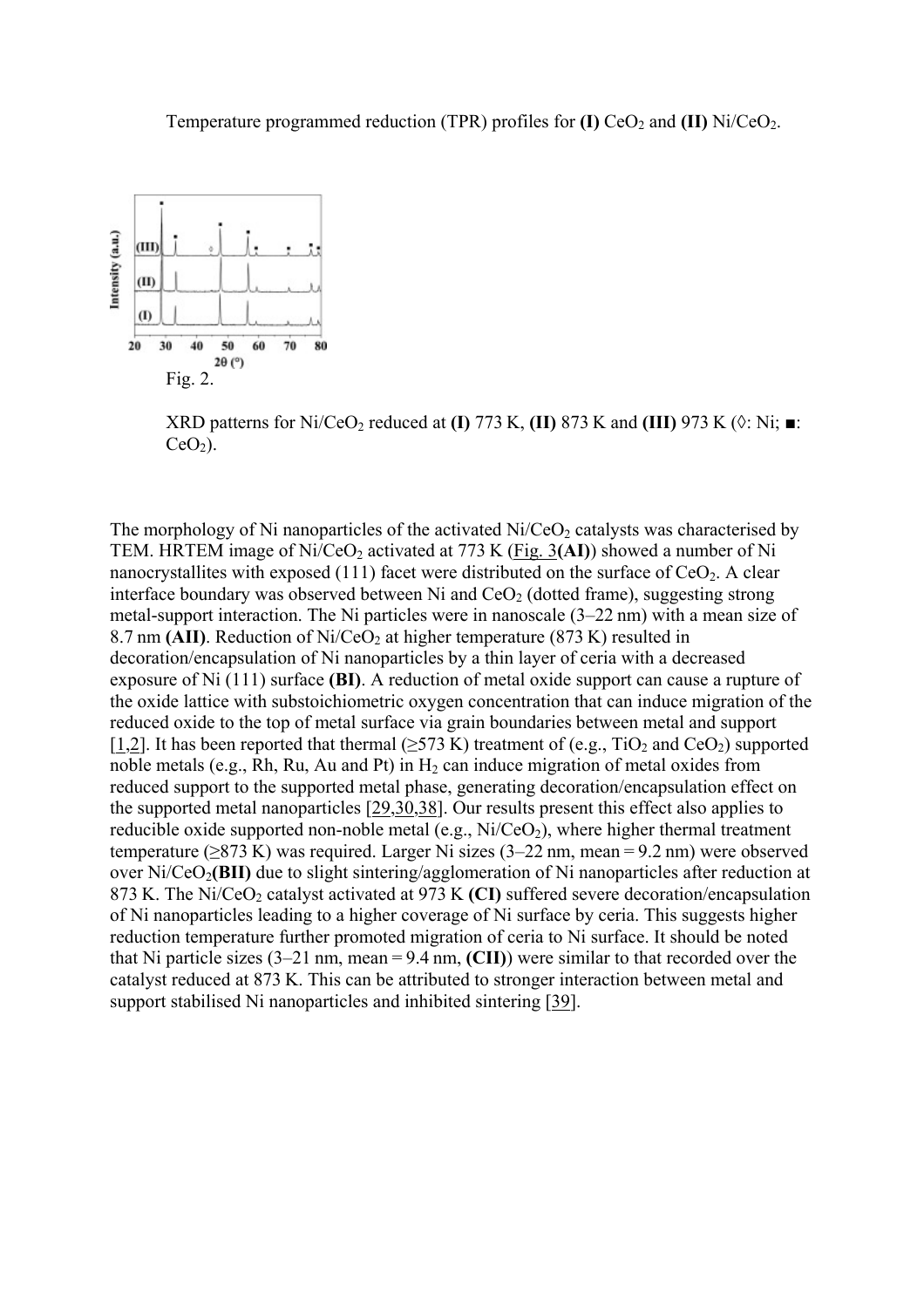



**(I)** Representative HRTEM images for Ni/CeO<sub>2</sub> reduced at **(A)** 773 K, **(B)** 873 K and **(C)** 973 K with **(II)** associated Ni particle size distribution histograms.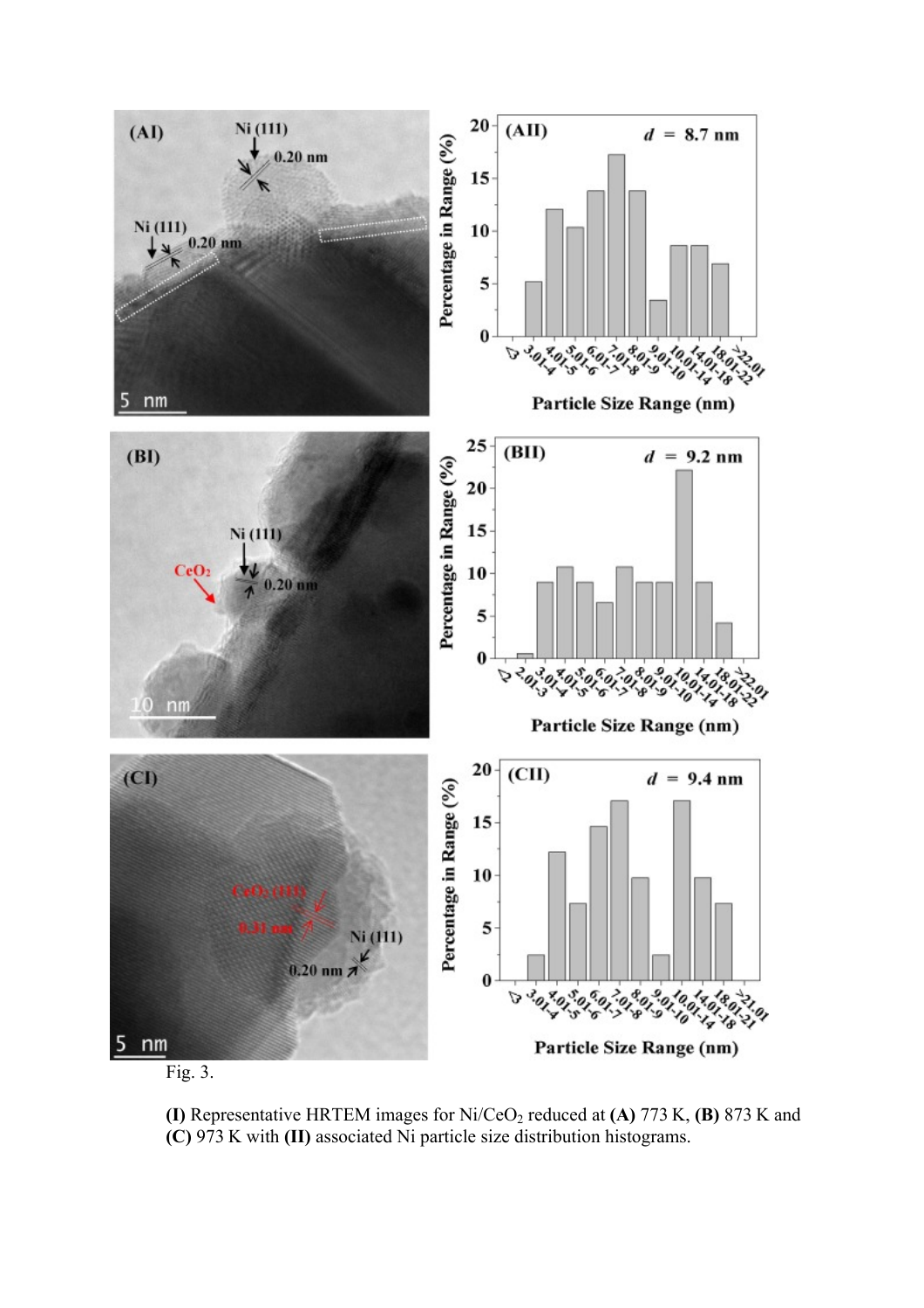Ni/CeO<sub>2</sub> post-reduction at 773 K and 973 K as representatives was subjected to XPS analysis. Spectra over Ni 2p3/2**(A)** and Ce 3d **(B)** BE regions are shown in Fig. 4. Ni 2p3/2 spectrum for both samples exhibited common signals at 852.5 ev, consistent with the reference metallic Ni (852.4–852.6 ev) [40]. Multi-split peaks at 853.7 ev, 855.8 ev and 861.1 ev match the characteristic Ni  $2p_{3/2}$  BE of NiO (core level: 853.7 ev, 855.7 ev; satellite: 861.0 ev) [31,41]. The formation of NiO resulted from oxidation of metallic Ni when exposed to air [40]. An additional core level peak at 856.9 ev with a satellite peak at 861.7 ev, which was a contribution of  $Ni^{2+}$  species that was bonded with ceria (Ni  $\_\mathrm{O}\_\mathrm{Ce}$ ) at the interface. The spectrum of Ce 3d **(B)** showed up to ten signal components due to various final state electron configurations  $[42]$ . The peaks (denoted v, v<sub>0</sub>, v', v'' and v''') are linked to Ce 3d<sub>5/2</sub>; while the signals ( $\mu$ ,  $\mu_0$ ,  $\mu'$ ,  $\mu''$  and  $\mu'''$ ) correspond to Ce 3d<sub>3/2</sub>. Ce<sup>4+</sup> species generates peaks  $\mu'''$  and v''', μ" and v", μ and v due to Ce3d<sup>9</sup>4f<sup>0</sup>O2p<sup>6</sup>, Ce3d<sup>9</sup>4f<sup>1</sup>O2p<sup>5</sup> and Ce3d<sup>9</sup>4f<sup>2</sup>O2p<sup>4</sup> final state, respectively [43].  $Ce^{3+}$  component was associated with the signals  $\mu$  and  $\nu$  corresponding to Ce3d<sup>9</sup>4f<sup>1</sup>O2p<sup>6</sup> state,  $\mu_0$  and  $\nu_0$  resulting from Ce3d<sup>9</sup>4f<sup>2</sup>O2p<sup>5</sup> state [43]. Surface element composition analysis (Table 2) revealed higher reduction temperature resulted in a lower content of nickel species ( $Ni<sup>0</sup>$  and  $Ni<sup>2+</sup>$ ), a higher concentration of Ce components (Ce<sup>3+</sup> and  $Ce^{4+}$ ) and of oxygen, and a lower ratio of Ni/Ce. This can be attributed to decoration/encapsulation of Ni nanoparticles by ceria layer leading to lower Ni surface exposure. In addition, larger fractions of Ce<sup>3+</sup> (18.8%  $\rightarrow$  22.2%) and metallic Ni<sup>0</sup> (16.3%  $\rightarrow$ 26.4%) were observed at higher reduction temperature.



XPS profile of **(A)** Ni 2p<sub>3/2</sub> and **(B)** Ce 3d for Ni/CeO<sub>2</sub> reduced at **(I)** 773 K and **(II)** 973 K.

Table 2.

Surface element composition, Ni/Ce ratio and content of  $Ce^{3+}$ ,  $Ce^{4+}$ , Ni<sup>0</sup> and Ni<sup>2+</sup> determined from XPS analysis for activated  $Ni/CeO<sub>2</sub>$ .

| Sample Ce (%) Ni (%) O (%) Ni/Ce Ce <sup>3+</sup> (%) Ce <sup>4+</sup> (%) Ni <sup>0</sup> (%) Ni <sup>2+</sup> (%) |  |  |  |           |  |
|---------------------------------------------------------------------------------------------------------------------|--|--|--|-----------|--|
| $Ni/CeO2$ -773 K 20.0 15.5 64.5 0.78 18.8 81.2                                                                      |  |  |  | 16.3 83.7 |  |
| $Ni/CeO2$ -973 K 25.0 7.1 67.9 0.28 22.2 77.8                                                                       |  |  |  | 26.4 73.6 |  |

### **3.2. Catalytic response**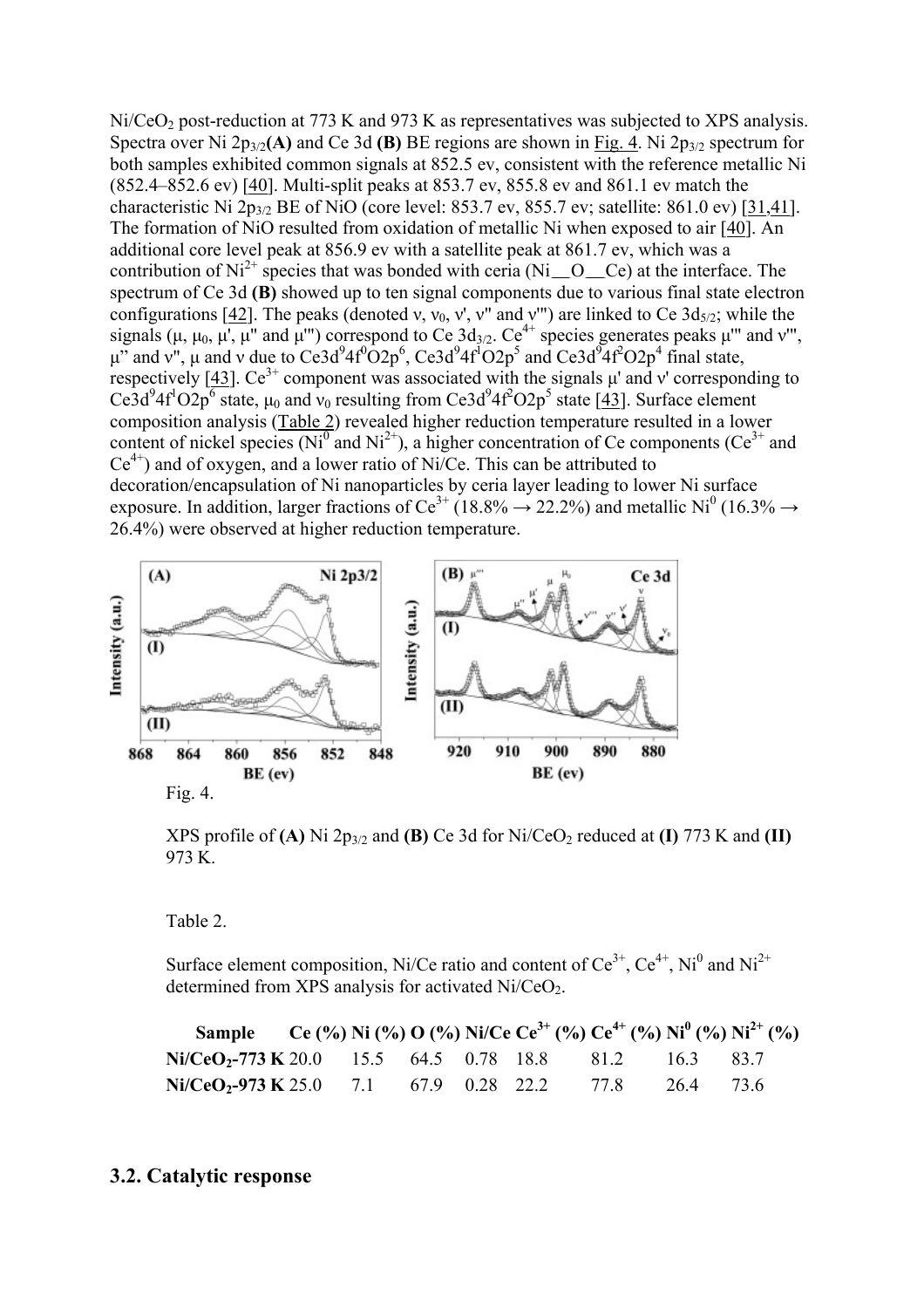Representative time on-stream conversions of  $CH_4$  and  $CO_2$ , and  $H_2/CO$  ratio in dry reforming of methane (773 K) over Ni/CeO<sub>2</sub> (using reduction temperature ( $T_{reduce}$ ) = 773 K) is presented in Fig. 5. The catalyst exhibited stable conversion (ca. 0.30) for CH4; while a temporal loss in  $CO<sub>2</sub>$  conversion was observed with steady state (ca. 0.42) attained after 5 h on-stream. Our conversions are higher than that

 $X<sub>CH4</sub>=0.22-0.31, X<sub>CO2</sub>=0.20-0.30XCH4=0.22-0.31, XCO2=0.20-0.30$  reported for reaction over Ni/CeO<sub>2</sub> at higher temperature (823 K) and lower GHSV (3.6  $\times$  10<sup>4</sup> h<sup>-1</sup>) [44]. CH<sub>4</sub> and  $CO<sub>2</sub>$  were converted to syngas with no detectable by-products (e.g., alkane and/or alkene). H2/CO ratio was in the range of 0.70–0.76 with a value of 0.70 at the steady state.



Time on-stream conversion of CH<sub>4</sub> ( $\blacksquare$ ) and CO<sub>2</sub> ( $\bullet$ ) and H<sub>2</sub>/CO ( $\lozenge$ ) in dry reforming of methane over Ni/CeO<sub>2</sub>. Reaction condition:  $T_{react} = 773$  K,  $T_{reduce} = 773$  K,  $P = 1$  atm, GHSV =  $4.8 \times 10^4$  h<sup>-1</sup>, n/F<sub>CH4</sub>n/FCH4 =  $4.8 \times 10^{-3}$  h.

To explore how Ni-CeO<sub>2</sub> interaction impacts on the adsorption/activation of CH<sub>4</sub> and CO<sub>2</sub>,  $Ni/CeO<sub>2</sub>$  was reduced at different temperatures (773–973 K) and examined in dry reforming of methane (773 $K$ ). Reaction over Ni/CeO<sub>2</sub> (reduced at 773 $K$ ) delivered a consumption rate for CH<sub>4</sub> (64 h<sup>-1</sup>), lower than that of CO<sub>2</sub> (89 h<sup>-1</sup>). An increase in reduction temperature (773  $\rightarrow$  973 K) resulted in lower conversion rates for both CH<sub>4</sub> and CO<sub>2</sub> (Fig. 6), suggesting decoration/encapsulation of Ni nanoparticles did not facilitate conversion of  $CH_4$  and  $CO_2$ . The influence of decoration/encapsulation of Ni particles on the catalytic activity of  $Ni/CeO<sub>2</sub>$ in dry reforming of methane has not been studied well in the literature. But we can note Lustemberg et al. [45] investigating the effect of Ni coverage on the catalytic activity of Ni- $CeO<sub>2</sub>$  (111) surfaces for CH<sub>4</sub> activation (300 $K$ ) observed a dramatic drop in CH<sub>4</sub> dissociation at coverage > 0.2 ML. Wang et al. [46] demonstrated embedding of Ir species into  $Ce<sub>0.9</sub>Pr<sub>0.1</sub>O<sub>2</sub>$  support did not favour activation of CH<sub>4</sub> and CO<sub>2</sub> in dry reforming of methane over Ir/Ce<sub>0.9</sub>Pr<sub>0.1</sub>O<sub>2</sub>. It has been reported that CH<sub>4</sub> is activated/dissociated on active metal surface; while  $CO<sub>2</sub>$  binds on support and metal-support interface in dry reforming of methane over reducible oxide supported metal catalysts [24,46,47]. Higher coverage of Ni particles by ceria layer due to encapsulation effect must decrease Ni surface exposure and metal-oxide boundary perimeter for adsorption/activation of  $CH_4$  and  $CO_2$ . Moreover, a lower content of surface Ni species (Table 2) can contribute to the decreased activity observed at higher reduction temperature. Regarding  $H_2/CO$ , the reaction using reduction temperature = 873 K delivered higher H<sub>2</sub>/CO ratio (0.81) than that (0.72–0.76) at 773 K and 973 K. The methane decomposition (773 $K$ ) was examined over Ni/CeO<sub>2</sub> to further probe the effect of decoration/encapsulation of Ni nanoparticles on CH<sub>4</sub> activation. The variation of time on-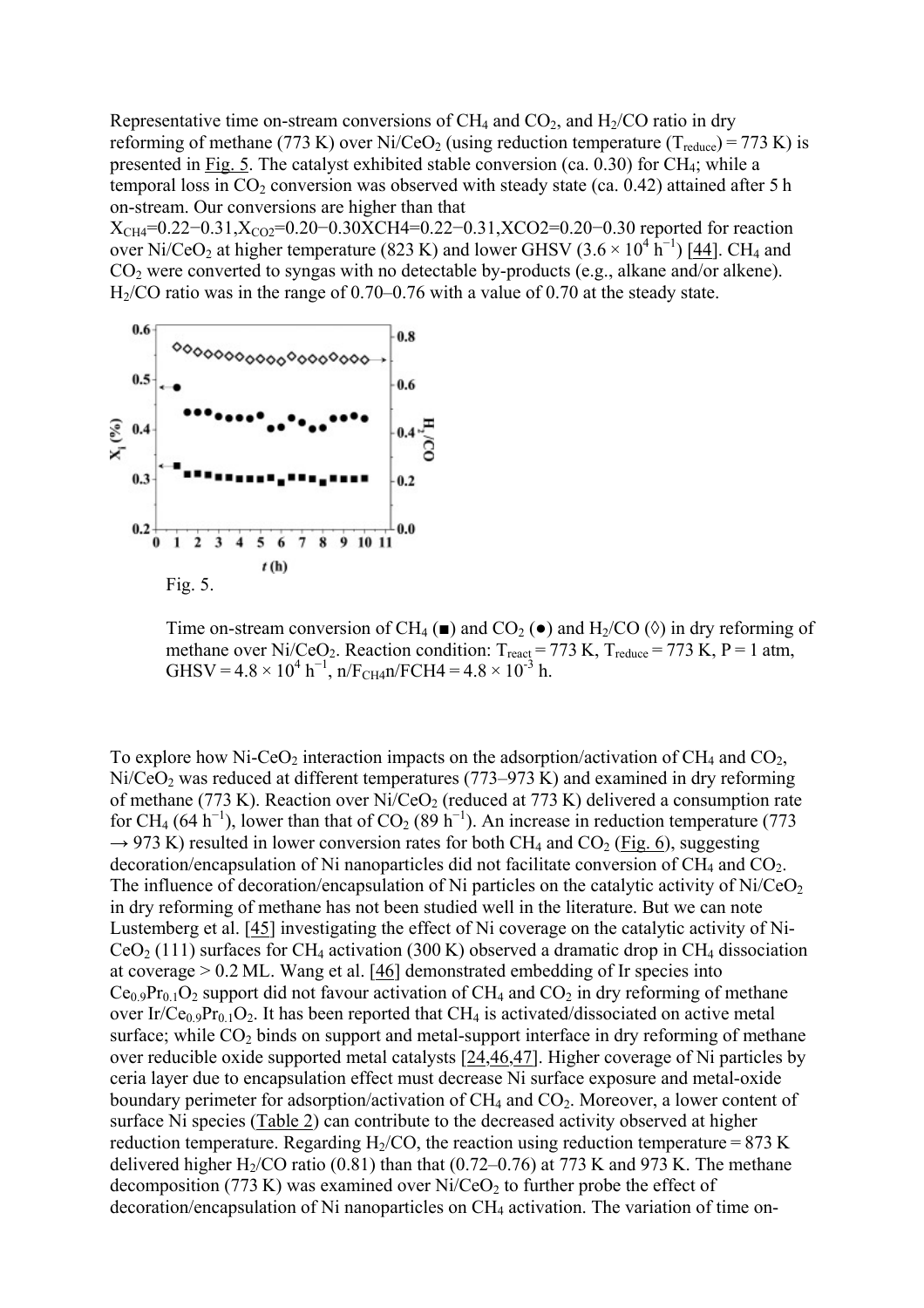stream conversion of CH4 with reduction temperature is presented in Fig. 7. Regardless of reduction temperature, a rapid loss of CH<sub>4</sub> conversion was observed within 3 h on-stream. An increase in reduction temperature resulted in lower conversions for CH4, in agreement with that observed in dry reforming of methane (Fig. 6). This further confirmed high coverage of Ni surface by support resulting from encapsulation of Ni particles decreases the catalytic capacity of  $Ni/CeO<sub>2</sub>$  for CH<sub>4</sub> activation/dissociation.



Effect of reduction temperature (773–973 K) on the reactant consumption rate  $(R_i;$ solid: CH<sub>4</sub>, open: CO<sub>2</sub>) and H<sub>2</sub>/CO ( $\Diamond$ ) in dry reforming of methane over Ni/CeO<sub>2</sub>. Reaction condition:  $T_{\text{react}} = 773 \text{ K}$ ,  $P = 1 \text{ atm}$ , GHSV $= 4.8 \times 10^4 \text{ h}^{-1}$ ,  $n/F_{CH4}n/FCH4 = 4.8 \times 10^{-3}$  h.



Variation of time on-stream conversion with reduction temperature (■: 773 K, ●: 873 K,  $\blacktriangle$ : 973 K) in the methane decomposition over Ni/CeO<sub>2</sub>. Reaction condition:  $T_{\text{react}} = 773 \text{ K}, P = 1 \text{ atm}, \text{GHSV} = 4.8 \times 10^4 \text{ h}^{-1}, \text{ n/F}_{\text{CH4}} \text{m} / \text{F} \text{CH4} = 4.8 \times 10^{-3} \text{ h}.$ 

Arrhenius plots using conversion rates of  $CH_4$  and  $CO_2$  for dry reforming of methane over Ni/CeO<sub>2</sub> (reduced at 773 K, 873 K and 973 K, respectively) are presented in Fig. 8. An increase in reaction temperature from 673 K to 773 K resulted in higher conversion rates for  $CH<sub>4</sub>$  and  $CO<sub>2</sub>$ , consistent with the nature of endothermic reaction. Reactions using higher reduction temperature delivered lower conversion rates at each reaction temperature, in agreement with that observed in Fig. 6. This again confirmed decoration/encapsulation of Ni nanoparticles over  $Ni/CeO<sub>2</sub>$  does not favour adsorption/activation of  $CH<sub>4</sub>$  and  $CO<sub>2</sub>$ . Apparent activation energies for CH4 extracted from the Arrhenius plots (Fig. 8**(I)**) were close to each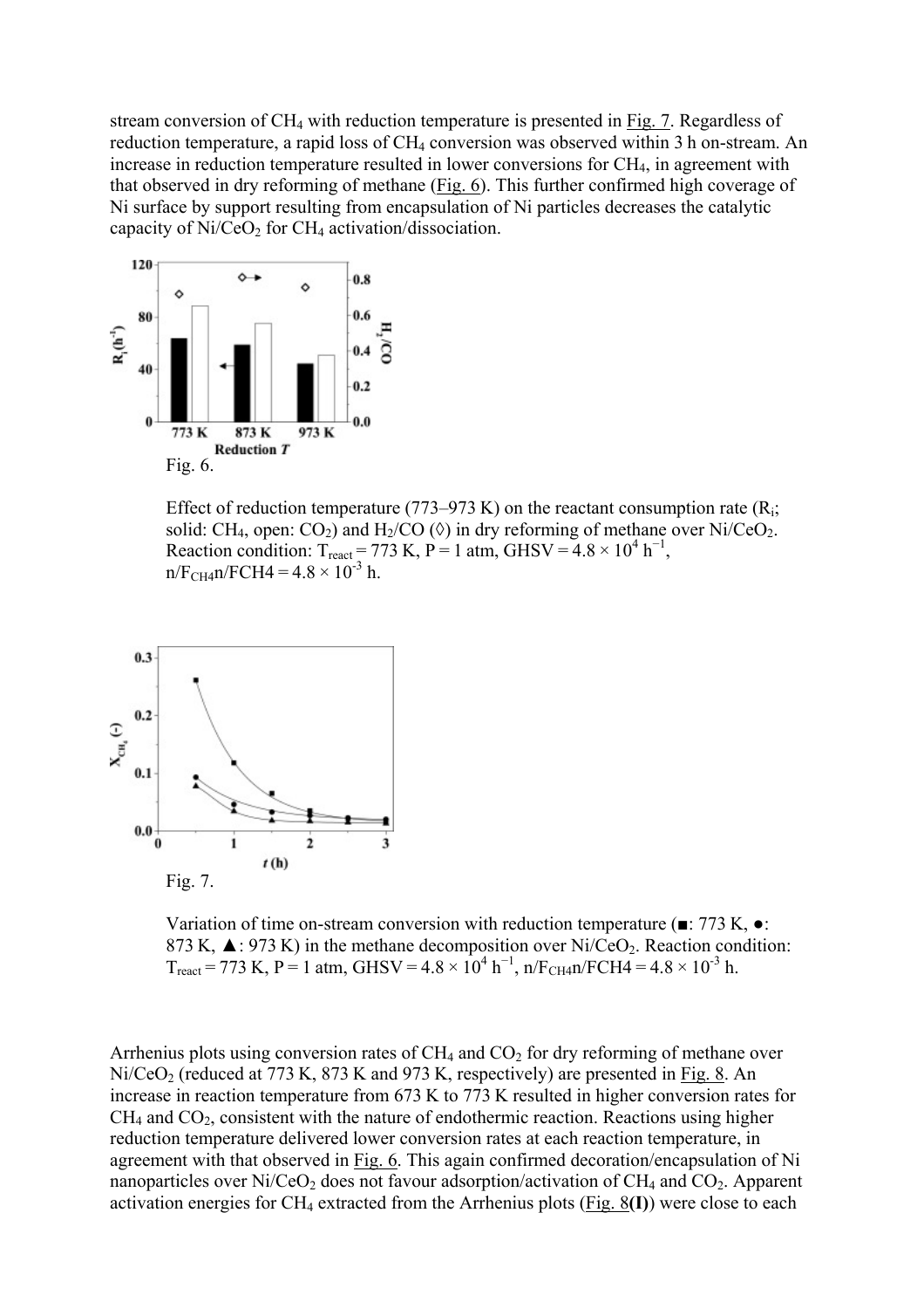other (49.0-49.8 kJ mol<sup>-1</sup>). The values fall in the range (41.8–62.7 kJ mol<sup>-1</sup>) reported for the reaction over  $(A_1O_3, A_1O_3$ -CeO<sub>2</sub>, La<sub>2</sub>O<sub>3</sub>, SiO<sub>2</sub> and ZrO<sub>2</sub>) supported Ni catalysts [48]. Apparent activation energies for  $CO_2$  (50.0-50.8 kJ mol<sup>-1</sup>) were higher than that of CH<sub>4</sub> (Fig. 8(II)). The values are in agreement with that reported for reaction over  $Ni/Al<sub>2</sub>O<sub>3</sub>$  (56.1 kJ) mol<sup>-1</sup>) [49] and Ni/Al<sub>2</sub>O<sub>3</sub>-CeO<sub>2</sub> (46.2 kJ mol<sup>-1</sup>) [50].



Arrhenius plots in terms of  $CH_4(I)$  and  $CO_2(I)$  conversion rate in dry reforming of methane over Ni/CeO<sub>2</sub> reduced at different temperatures ( $\blacksquare$ : 773 K,  $\bullet$ : 873 K,  $\blacktriangle$ : 973 K). Reaction condition: P = 1 atm, GHSV =  $4.8 \times 10^4$  h<sup>-1</sup>,  $n/F<sub>CH4</sub>n/FCH4 = 4.8 \times 10^{-3}$  h.

The effect of inlet fractional concentration of  $CH_4$  (C  $[CH_4]$ ) and CO<sub>2</sub> (C  $[CO_2]$ ) on the conversion rate and  $H<sub>2</sub>/CO$  ratio in dry reforming of methane was examined over Ni/CeO<sub>2</sub>. The conversion rate for  $CH_4$  and  $CO_2$  increased dramatically with increasing the fractional concentration up to 0.125 and followed by a slow increase at higher concentration (Fig. 9), in agreement with that reported for reaction over Ni-La<sub>2</sub>O<sub>3</sub> $@SiO_2$  [51]. H<sub>2</sub>/CO increased (0.62)  $\rightarrow$  1.42) with an increase in CH<sub>4</sub> concentration, suggesting greater H<sub>2</sub> generated at higher CH<sub>4</sub> feeding; while an increase in CO<sub>2</sub> concentration resulted in a decrease in H<sub>2</sub>/CO (1.07  $\rightarrow$ 0.50). Reaction order for  $CH_4$  and  $CO_2$  was estimated from the variation in conversion rates  $(R<sub>i</sub>)$  with inlet reactant concentration. The reactant (CH<sub>4</sub> and CO<sub>2</sub>) conversion rates are expressed by the semi-empirical equations (Eqs. **(3)** and **(4)**) as described elsewhere [52].

equation(3)  $R_{CH4} = k_1 [CH_4]^{\alpha 1} [CO_2]^{\beta 1} RCH4 = k1 [CH4] \alpha 1 [CO2] \beta 1$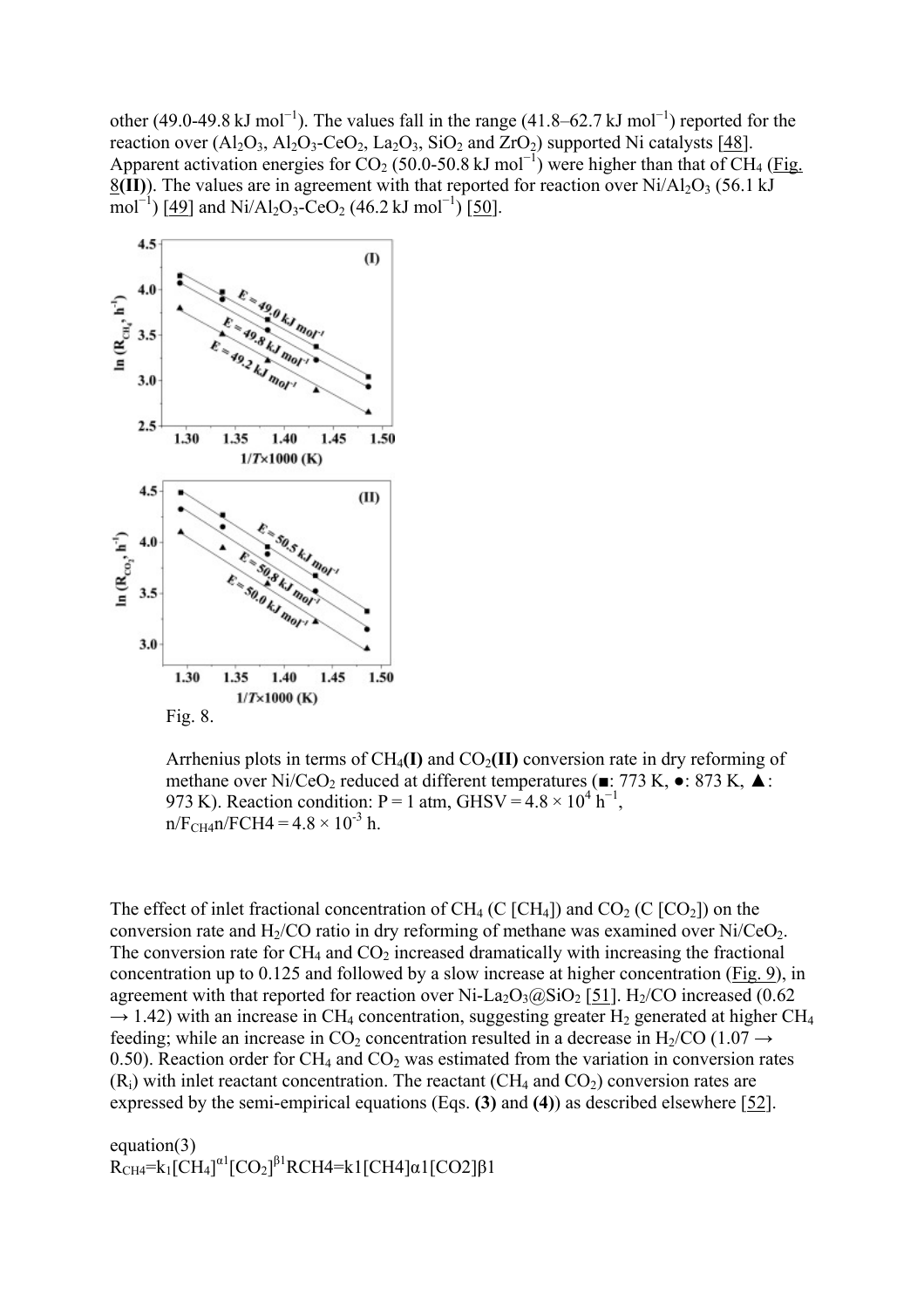equation(4)  $R_{CO2} = k_2 [CH_4]^{\alpha^2} [CO_2]^{\beta^2} RCO2 = k_2 [CH4] \alpha^2 [CO2] \beta^2$ 



Variation of reaction rate  $(R_i; \blacksquare: CH_4, \blacklozenge: CO_2)$  and  $H_2/CO$  ( $\lozenge$ ) as a function of inlet fractional concentration of **(I)** CH<sub>4</sub> (C [CH<sub>4</sub>]) and **(II)** CO<sub>2</sub> (C [CO<sub>2</sub>]) in dry reforming of methane over Ni/CeO<sub>2</sub>. Reaction condition:  $T_{\text{react}} = 773 \text{ K}$ ,  $T_{\text{reduce}} = 773 \text{ K}$ ,  $P = 1$  atm, GHSV =  $4.8 \times 10^4$  h<sup>-1</sup>. Scatter: experimental data, line: fitting.

A calculation treatment of Eq. (3) using natural logarithm found the reaction orders for CH4 (α1) and  $CO_2$  (β1) are 0.534 and 0.373, respectively. The reaction orders in Eq. (4) for CH<sub>4</sub> ( $\alpha$ 2) and CO<sub>2</sub> ( $\beta$ 2) are 0.592 and 0.471, respectively. The values are close to that reported in the existing study [51].

### **3.3. Catalyst characterisation post-reaction**

Carbon deposition and Ni sintering often result in catalyst deactivation in the methane reforming reaction. To study the encapsulation effect of Ni particles on catalyst deactivation,  $Ni/CeO<sub>2</sub>$  catalysts post-reaction (773 K) were subjected to characterisation in terms of N<sub>2</sub> physisorption, XRD, TEM and TGA-DTG analysis. Ni/CeO<sub>2</sub> pre-reduced at 773 K and 873 K exhibited an increase in SSA and a decrease in pore volume post-reaction (Table 1), which can be attributed to carbon accumulation. The spent  $Ni/CeO<sub>2</sub>$  (reduced at 973 K) showed a SSA and pore volume that were close to the values recorded for the fresh catalyst (Table 1). XRD analysis for all the spent  $Ni/CeO<sub>2</sub>$  catalysts (Fig. 10) generated diffraction peaks corresponding to metallic Ni and cubic ceria. There was no detectable signal due to NiO, suggesting the bulk Ni phase was in metallic state during the reaction. The diffraction peaks of metallic Ni for the spent  $Ni/CeO<sub>2</sub>$  did not become sharper relative to that observed for the activated samples pre-reaction (Fig. 2). This demonstrated Ni particles maintained a high dispersion without severe sintering due to strong interaction between Ni and  $CeO<sub>2</sub>$ . Analysis of carbon deposition on Ni surface was further examined by TEM with associated images presented in Fig. 11. Significant amounts of carbon whisker were formed over  $Ni/CeO<sub>2</sub>$  for reactions using reduction temperature of 773 K **(I)** and 873 K **(II)**. A number of Ni particles were encapsulated by the end of carbon whiskers, suggesting carbon generated on Ni surface with subsequent growth to whisker. We did not observe much amount of whisker type carbon over the spent  $Ni/CeO<sub>2</sub>$  for the reaction using reduction temperature of 973 K **(III)**. TGA-DTG analysis of the spent Ni/CeO<sub>2</sub> catalysts reduced at 773 K and 873 K ( $Fig. 12$ ) revealed</u> only one mass loss (7.3–15.4%) at *ca.* 875 K that can be attributed to combustion of whisker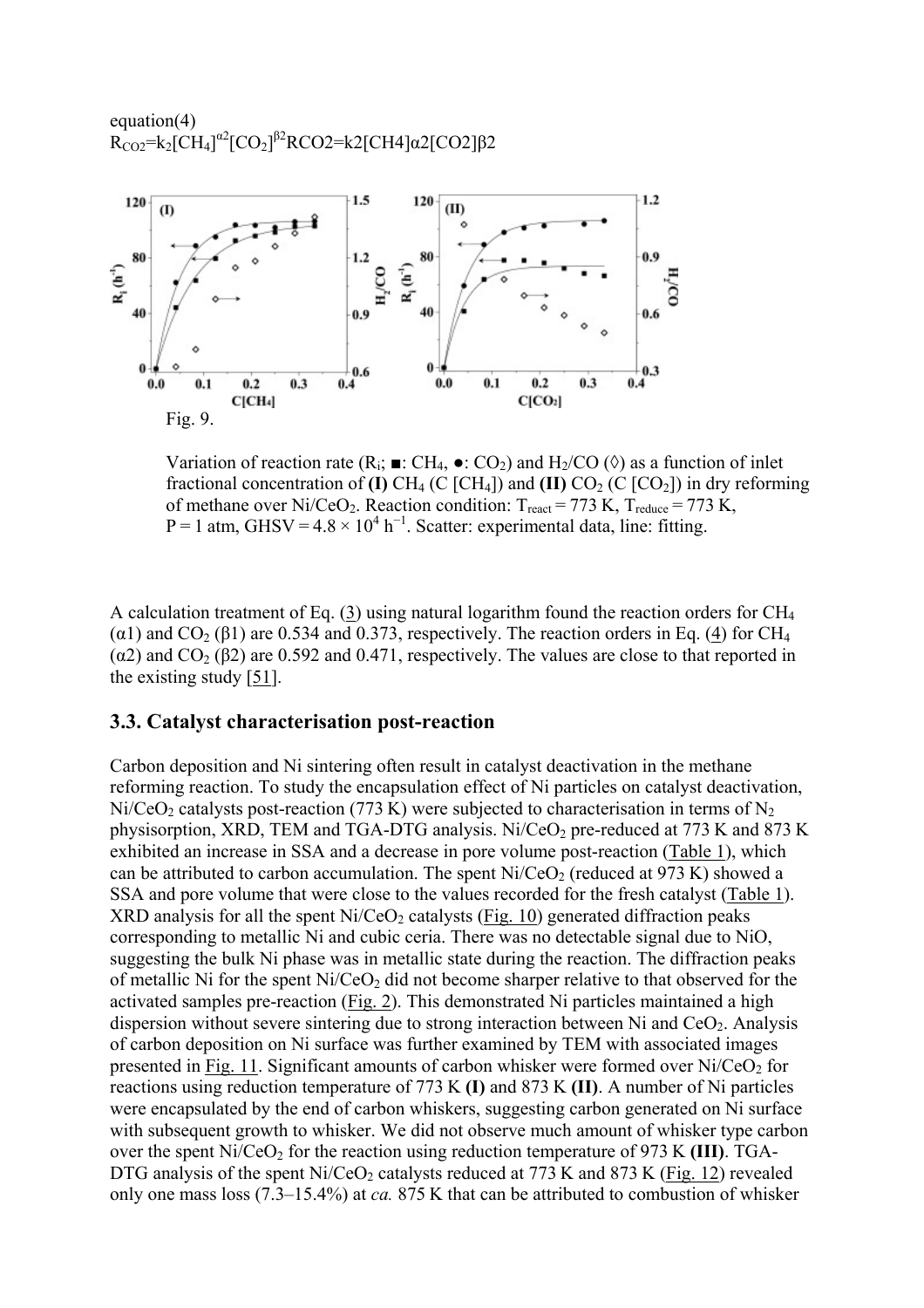type carbon. This is in consistent with that  $(833-873 \text{ K})$  reported for the reaction over Ni/ZrO<sub>2</sub> [53] and Ni/CeO<sub>2</sub> [33]. There was no significant mass loss in the temperature range of 573– 773 K that was characteristic of oxidation of amorphous or graphitic carbon. A calculation demonstrated the carbon deposition rates at 0.7–1.6 mmol<sub>carbon</sub>  $g_{cat.}^{-1}$  h<sup>-1</sup> for both Ni/CeO<sub>2</sub> catalysts. In contrast, an increase (ca. 0.8%) in weight due to oxidation of metallic Ni (Ni  $\rightarrow$ NiO) was recorded over the used  $Ni/CeO<sub>2</sub>$  (reduced at 973 K). We can note that the amount of carbon deposition was decreased with an increase in reduction temperature, suggesting a suppression of carbon formation. In dry reforming of methane over supported Ni catalysts, a large (>2.5 nm) and free Ni surface facilitates carbon formation and particle agglomeration [ [54]; [55] ; [56]]. In this work, SMSI induced-decoration of Ni surface by a thin layer of ceria can inhibit carbon deposition. In addition, high oxygen mobility of the ceria layer can oxidise coke on Ni surface, notably at the meal-support interface boundary, contributing to lower carbon deposit. We demonstrated decoration of Ni surface via tuning metal-support interaction as an effective tool in controlling the catalytic activity of  $Ni/CeO<sub>2</sub>$  and carbon deposition in dry reforming of methane.



XRD analysis of the spent  $Ni/CeO<sub>2</sub>$  catalysts (reduction temperature: **(I)** 773 $K$ , **(II)**  $873$ **K** and **(III)** 973 **K**; ◊: Ni, ■: CeO<sub>2</sub>).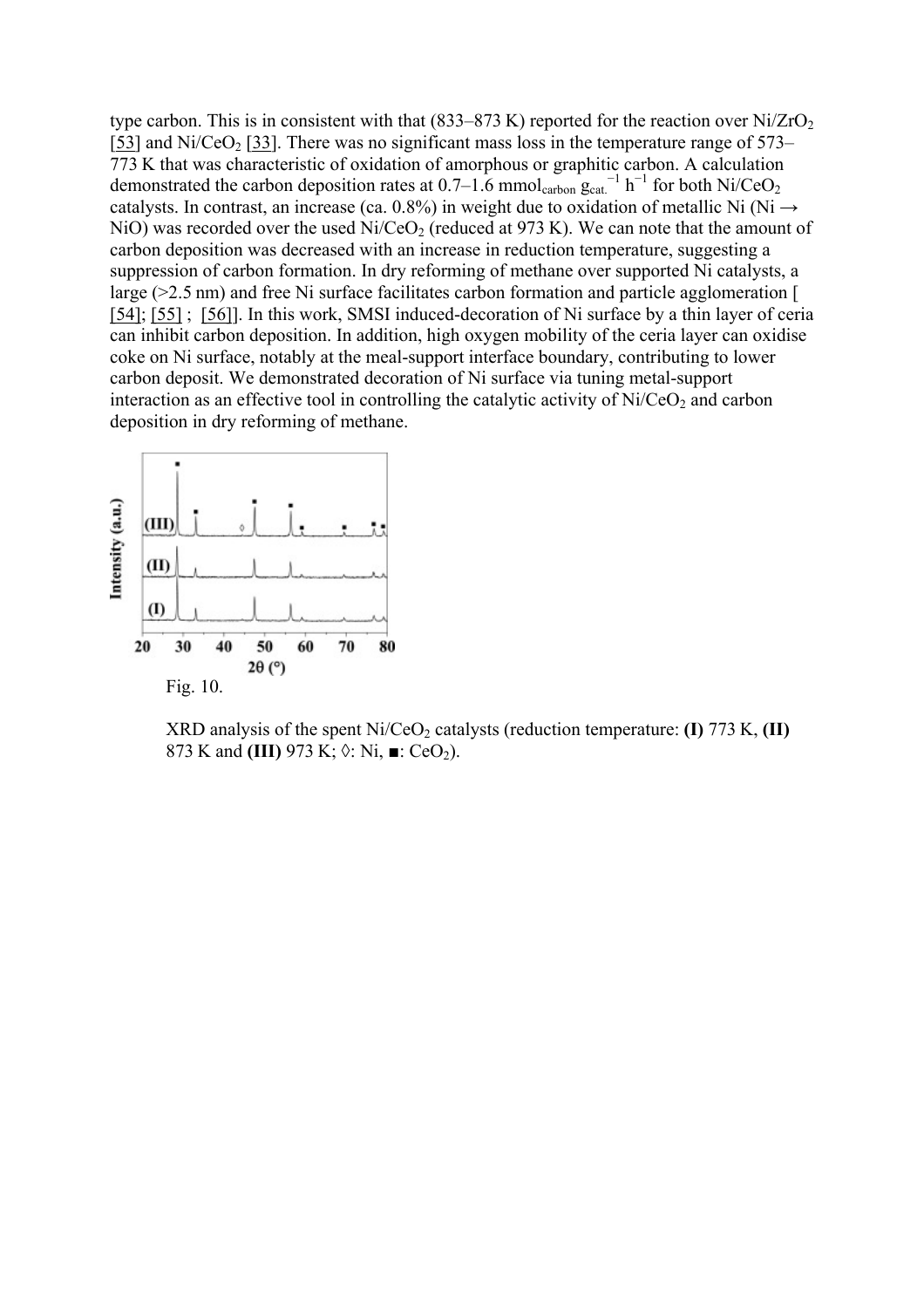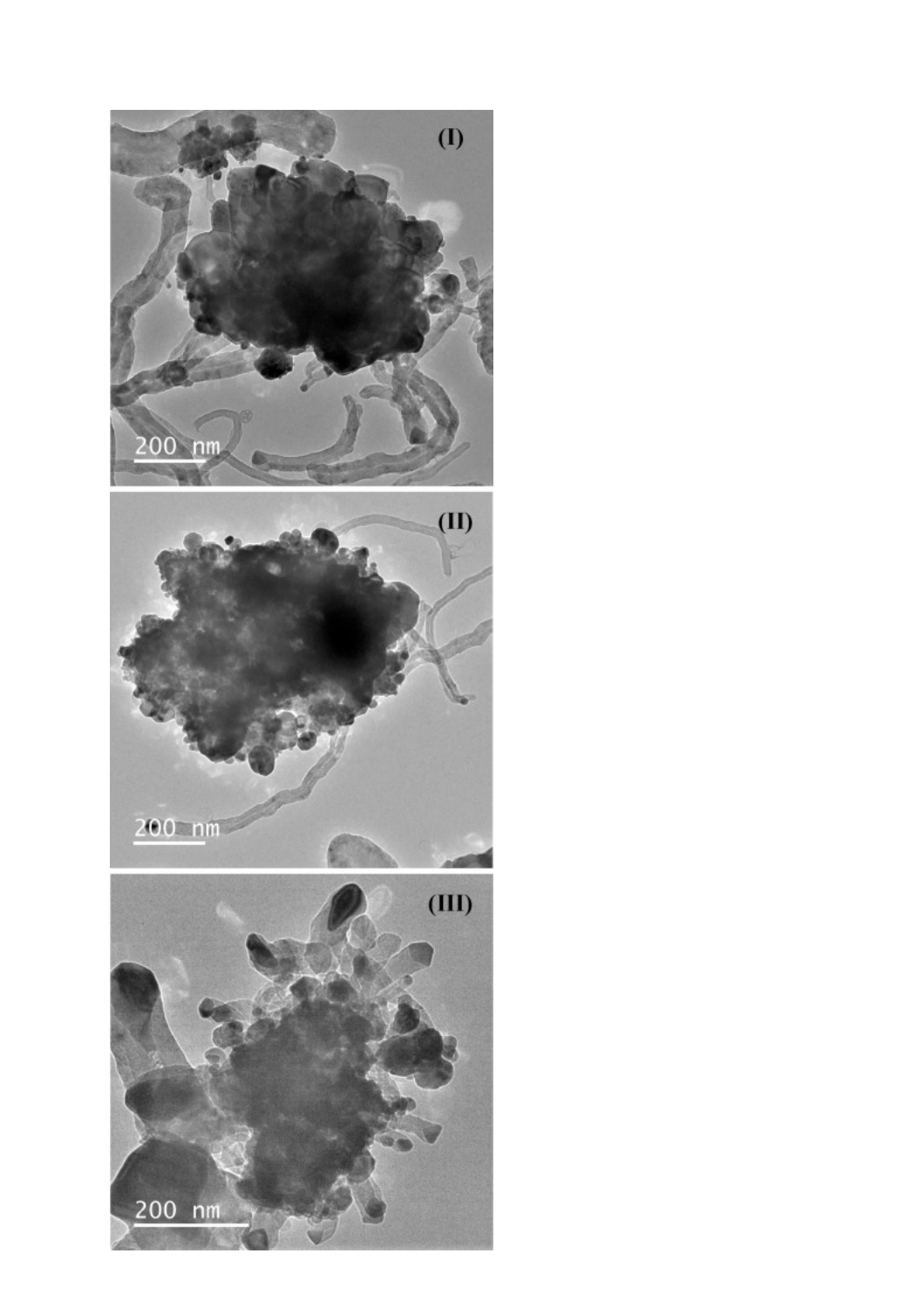Fig. 11.

Representative TEM images of the spent  $Ni/CeO<sub>2</sub>$  catalysts (reduction temperature: **(I)** 773 K, **(II)** 873 K and **(III)** 973 K).



**(A)** TGA and **(B)** DTG profiles of the spent  $Ni/CeO<sub>2</sub>$  catalysts (reduction temperature: **(I)** 773 K, **(II)** 873 K and **(III)** 973 K).

## **4. Conclusion**

We have established the influence of metal-support interaction on the catalytic activity and carbon formation in dry reforming of methane to syngas over  $CeO<sub>2</sub>$  supported Ni nanoparticles. Reduction of Ni/CeO<sub>2</sub> at higher temperature (773  $\rightarrow$  973 K) resulted in a loss in SSA (11  $\rightarrow$  8 m<sup>2</sup> g<sup>-1</sup>), surface Ni concentration (15.5%  $\rightarrow$  7.1%) and a stronger bonding between Ni and  $CeO<sub>2</sub>$  that inhibited severe agglomeration/sintering of Ni particles. Elevated reduction temperature (≥873 K) promoted migration of ceria from reduced support onto Ni surface, inducing decoration/encapsulation of Ni nanoparticles. The decoration/encapsulation effect decreased the catalyst capacity for adsorption/activation for  $CH_4$  and  $CO_2$  leading to lower conversion rates, but decreased carbon deposition in dry reforming of methane.

### **Acknowledgments**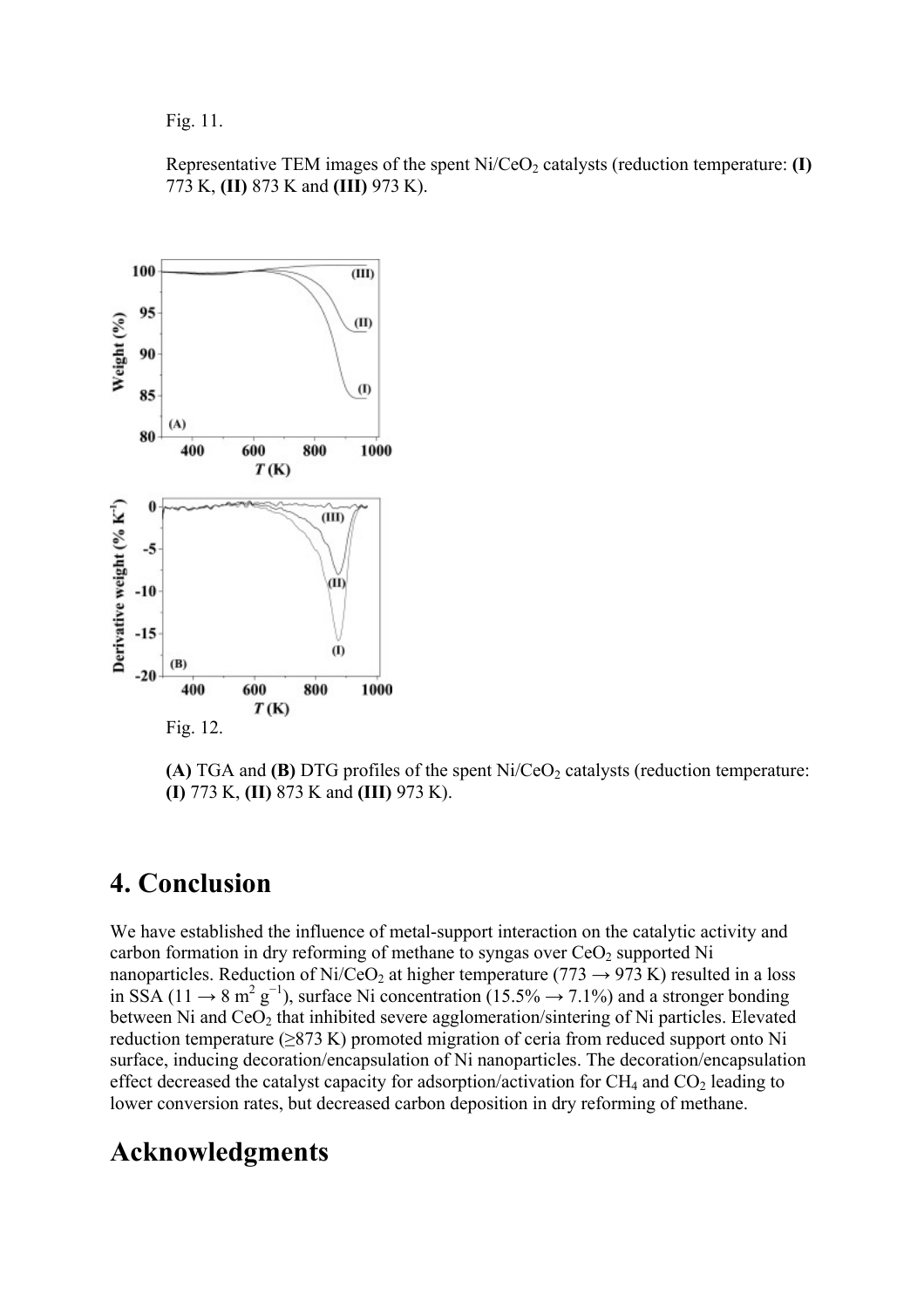This work was financially supported by European Commission 7th Framework Programme: BIOGO project (Grant No. 604296). We thank Prof. Shanwen Tao and Mr. Lucas Tillman for their contribution to this work.

## **References**

[1] J.C. Matsubu, S.Y. Zhang, L. DeRita, N.S. Marinkovic, J.G.G. Chen, G.W. Graham, X.Q. Pan, P. Christopher, Nat. Chem., 9 (2017), pp. 120–127

[2] J.A. Rodriguez, D.C. Grinter, Z.Y. Liu, R.M. Palomino, S.D. Senanayake, Chem. Soc. Rev., 46 (2017), pp. 1824–1841

[3] M. Cargnello, V.V.T. Doan-Nguyen, T.R. Gordon, R.E. Diaz, E.A. Stach, R.J. Gorte, P. Fornasiero, C.B. Murray, Science, 341 (2013), pp. 771–773

[4] S. Gatla, D. Aubert, G. Agostini, O. Mathon, S. Pascarelli, T. Lunkenbein, M.G. Willinger, H. Kaper, ACS Catal., 6 (2016), pp. 6151–6155

[5] Z.J. Mei, Y. Li, M.H. Fan, L. Zhao, J. Zhao, Chem. Eng. J., 259 (2015), pp. 293–302

[6] T. Tabakova, F.B. Boccuzzi, M. Manzoli, D. Andreeva, Appl. Catal. A: Gen., 252 (2003), pp. 385–397

[7] J.A. Rodriguez, P. Liu, D.J. Stacchiola, S.D. Senanayake, M.G. White, J.G.G. Chen, ACS Catal., 5 (2015), pp. 6696–6706

[8] M. García-Dieguéz, E. Finocchio, M.A. Larrubia, L.J. Alemany, G. Busca, J. Catal., 274 (2010), pp. 11–20

[9] D.C. Carvalho, H.S.A. de Souza, J.M. Filho, A.C. Oliveira, A. Campos, E.R.C. Milet, F.F. de Sousa, E. Padron-Hernandez, A.C. Oliveira, Appl. Catal. A: Gen., 473 (2014), pp. 132–145

[10] F. Polo-Garzon, M. He, D.A. Bruce, J. Catal., 333 (2016), pp. 59–70

[11] F. Polo-Garzon, D. Pakhare, J.J. Spivey, D.A. Bruce, ACS Catal., 6 (2016), pp. 3826–3833

[12] F. Polo-Garzon, J.K. Scott, D.A. Bruce, J. Catal., 340 (2016), pp. 196–204

[13] R.K. Singha, A. Yadav, A. Shukla, M. Kumar, R. Bal, Catal. Commun., 92 (2017), pp. 19–22

[14] X.Y. Li, D. Li, H. Tian, L. Zeng, Z.J. Zhao, J.L. Gong, Appl. Catal. B: Environ., 202 (2017), pp. 683–694

[15] A. Löfberg, J. Guerrero-Caballero, T. Kane, A. Rubbens, L. Jalowiecki-Duhamel, Appl. Catal. B: Environ., 212 (2017), pp. 159–174

[16] M. Shirazi, E.C. Neyts, A. Bogaerts, Appl. Catal. B: Environ., 205 (2017), pp. 605–614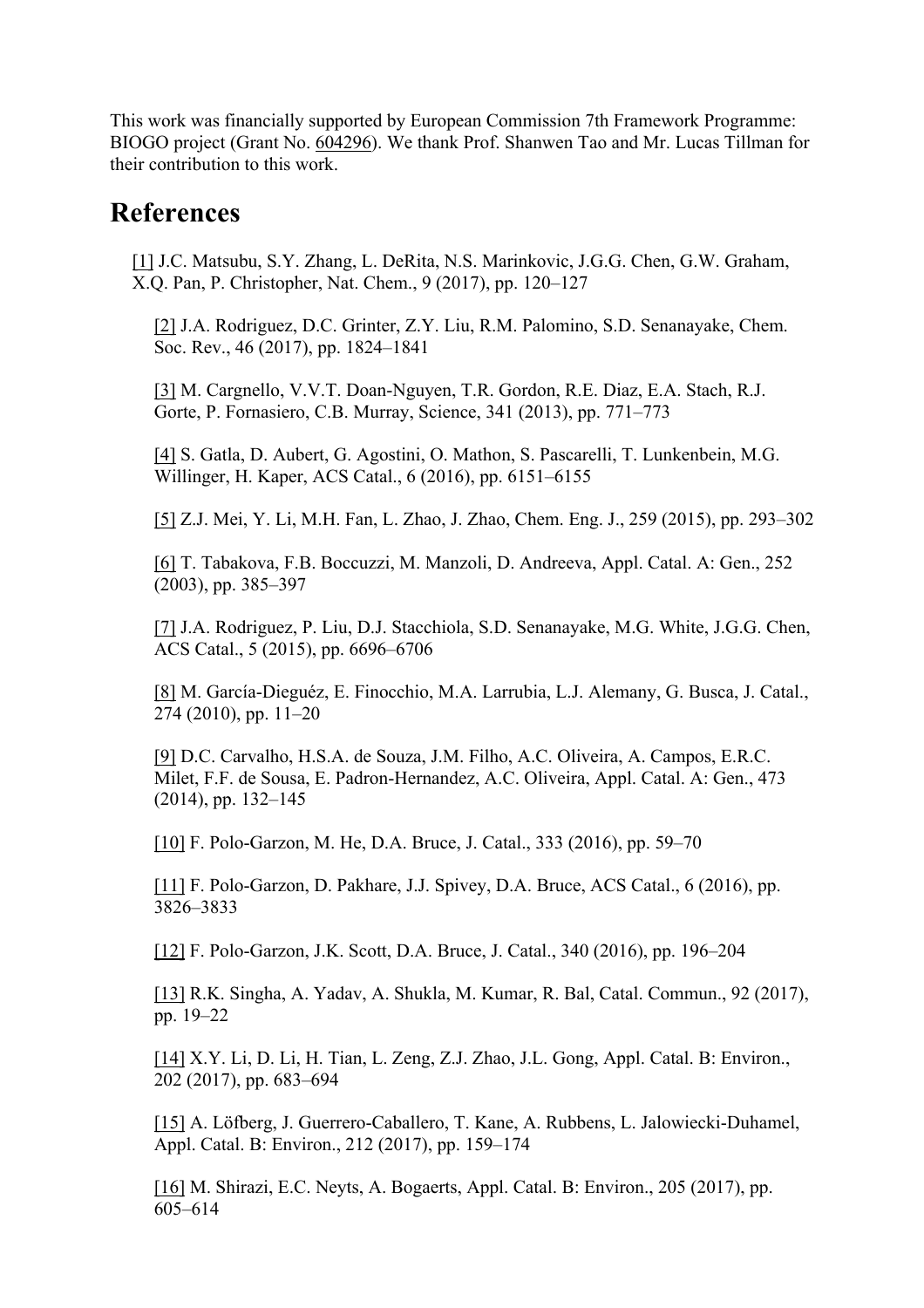[17] A. Tsoukalou, Q. Imtiaz, S.M. Kim, P.M. Abdala, S. Yoon, C.R. Muller, J. Catal., 343 (2016), pp. 208–214

[18] B.V. Ayodele, M.R. Khan, C.K. Cheng, Int. J. Hydrogen Energy, 41 (2016), pp. 198–207

[19] P. Djinović, A. Pintar, Appl. Catal. B: Environ., 206 (2017), pp. 675–682

[20] S.M. Kim, P.M. Abdala, T. Margossian, D. Hosseini, L. Foppa, A. Armutlulu, W. van Beek, A. Comas-Vives, C. Copéret, C. Muller, J. Am. Chem. Soc., 139 (2017), pp. 1937–1949

[21] Q.X. Ma, J. Sun, X.H. Gao, J.L. Zhang, T.S. Zhao, Y. Yoneyama, N. Tsubaki, Catal. Sci. Technol., 6 (2016), pp. 6542–6550

[22] T.D. Gould, M.M. Montemore, A.M. Lubers, L.D. Ellis, A.W. Weimer, J.L. Falconer, J.W. Medlin, Appl. Catal. A: Gen., 492 (2015), pp. 107–116

[23] S. Kawi, Y. Kathiraser, J. Ni, U. Oemar, Z.W. Li, E.T. Saw, ChemSusChem, 8 (2015), pp. 3556–3575

[24] D. Pakhare, J. Spivey, Chem. Soc. Rev., 43 (2014), pp. 7813–7837

[25] Z.Y. Liu, D.C. Grinter, P.G. Lustemberg, T.D. Nguyen-Phan, Y.H. Zhou, S. Luo, I. Waluyo, E.J. Crumlin, D.J. Stacchiola, J. Zhou, J. Carrasco, H.F. Busnengo, M.V. Ganduglia-Pirovano, S.D. Senanayake, J.A. Rodriguez, Angew. Chem. Int. Ed., 55 (2016), pp. 7455–7459

[26] V.M. Gonzalez-Dela Cruz, J.P. Holgado, R. Pereñíguez, A. Caballero, J. Catal., 257 (2008), pp. 307–314

[27] T. Komaya, A.T. Bell, Z. Wengsieh, R. Gronsky, F. Engelke, T.S. King, M. Pruski, J. Catal., 149 (1994), pp. 142–148

[28] W. Jochum, D. Eder, G. Kaltenhauser, R. Kramer, Top. Catal., 46 (2007), pp. 49– 55

[29] J.Y. Park, L.R. Baker, G.A. Somorjai, Chem. Rev., 115 (2015), pp. 2781–2817

[30] S. Bernal, J.J. Calvino, M.A. Cauqui, J.M. Gatica, C.L. Cartes, J.A.P. Omil, J.M. Pintado, Catal. Today, 77 (2003), pp. 385–406

[31] S.Y. Xiao, Z.Y. Meng, J. Chem. Soc. Faraday Trans., 90 (1994), pp. 2591–2595

[32] N. Laosiripojana, S. Assabumrungrat, S. Charojrochkul, Appl. Catal. A: Gen., 327 (2007), pp. 180–188

[33] H. Ay, D. Uner, Appl. Catal. B: Environ., 179 (2015), pp. 128–138

[34] L. Katta, G. Thrimurthulu, B.M. Reddy, M. Muhler, W. Grunert, Catal. Sci. Technol., 1 (2011), pp. 1645–1652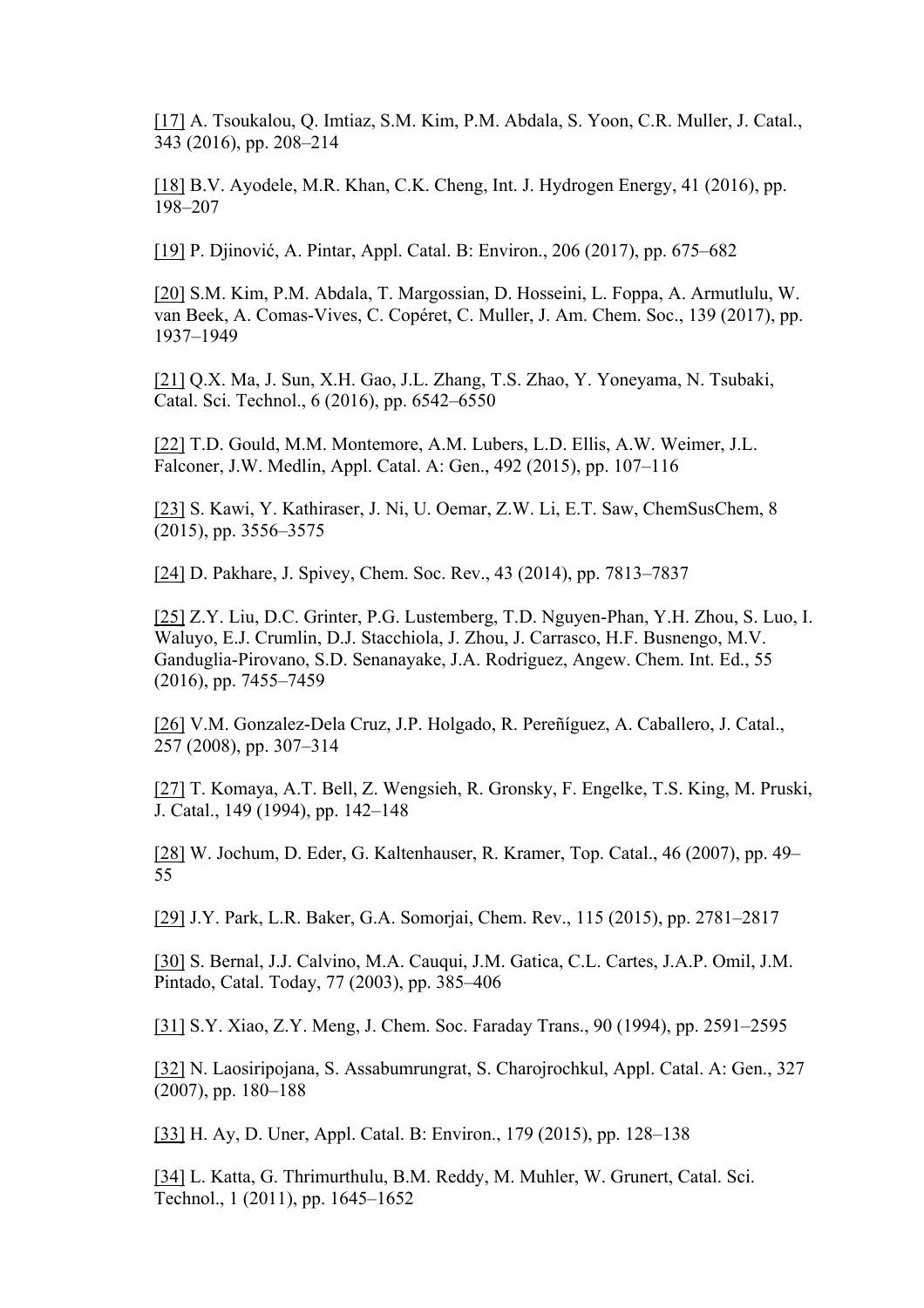[35] F.J. Lin, R. Delmelle, T. Vinodkumar, B.M. Reddy, A. Wokaun, I. Alxneit, Catal. Sci. Technol., 5 (2015), pp. 3556–3567

[36] T.S. Moraes, R.C.R. Neto, M.C. Ribeiro, L.V. Mattos, M. Kourtelesis, S. Ladas, X. Verykios, F.B. Noronha, Appl. Catal. B: Environ., 181 (2016), pp. 754–768

[37] S. Mahammadunnisa, P.M.K. Reddy, N. Lingaiah, C. Subrahmanyam, Catal. Sci. Technol., 3 (2013), pp. 730–736

[38] H.L. Tang, J.K. Wei, F. Liu, B.T. Qiao, X.L. Pan, L. Li, J.Y. Liu, J.H. Wang, T. Zhang, J. Am. Chem. Soc., 138 (2016), pp. 56–59

[39] J.A. Farmer, C.T. Campbell, Science, 329 (2010), pp. 933–936

[40] X. Chen, M. Li, J.C. Guan, X.K. Wang, C.T. Williams, C.H. Liang, Ind. Eng. Chem. Res., 51 (2012), pp. 3604–3611

[41] V.M. Shinde, G. Madras, RSC Adv., 4 (2014), pp. 4817–4826

[42] M. Baron, O. Bondarchuk, D. Stacchiola, S. Shaikhutdinov, H.J. Freund, J. Phys. Chem. C, 113 (2009), pp. 6042–6049

[43] E. Beche, P. Charvin, D. Perarnau, S. Abanades, G. Flamant, Appl. Catal. B: Environ., 40 (2008), pp. 264–267

[44] N. Wang, W.Z. Qian, W. Chu, F. Wie, Catal. Sci. Technol., 6 (2016), pp. 3594– 3605

[45] P.G. Lustemberg, P.J. Ramirez, Z.Y. Liu, R.A. Gutierrez, D.G. Grinter, J. Carrasco, S.D. Senanayake, J.A. Rodriguez, M.V. Ganduglia-Pirovano, ACS Catal., 6 (2016), pp. 8184–8191

[46] F.G. Wang, L.L. Xu, J. Zhang, Y. Zhao, H. Li, H.X. Li, K. Wu, G.Q. Xu, W. Chen, Appl. Catal. B: Environ., 180 (2016), pp. 511–520

[47] J.H. Bitter, K. Seshan, J.A. Lercher, J. Catal., 176 (1998), pp. 93–101

[48] U. Oemar, Y. Kathiraser, L. Mo, X.K. Ho, S. Kawi, Catal. Sci. Technol., 6 (2016), pp. 1173–1186

[49] S.B. Wang, G.Q. Lu, Ind. Eng. Chem. Res., 38 (1999), pp. 2615–2625

[50] A. Nandini, K.K. Pant, S.C. Dhingra, Appl. Catal. A: Gen., 308 (2006), pp. 119– 127

[51] X.G. Zheng, S.Y. Tan, L.C. Dong, S.B. Li, H.M. Chen, Chem. Eng. J., 265 (2015), pp. 147–156

[52] C. Pichas, P. Pomonis, D. Petrakis, A. Ladavos, Appl. Catal. A: Gen., 386 (2010), pp. 116–123